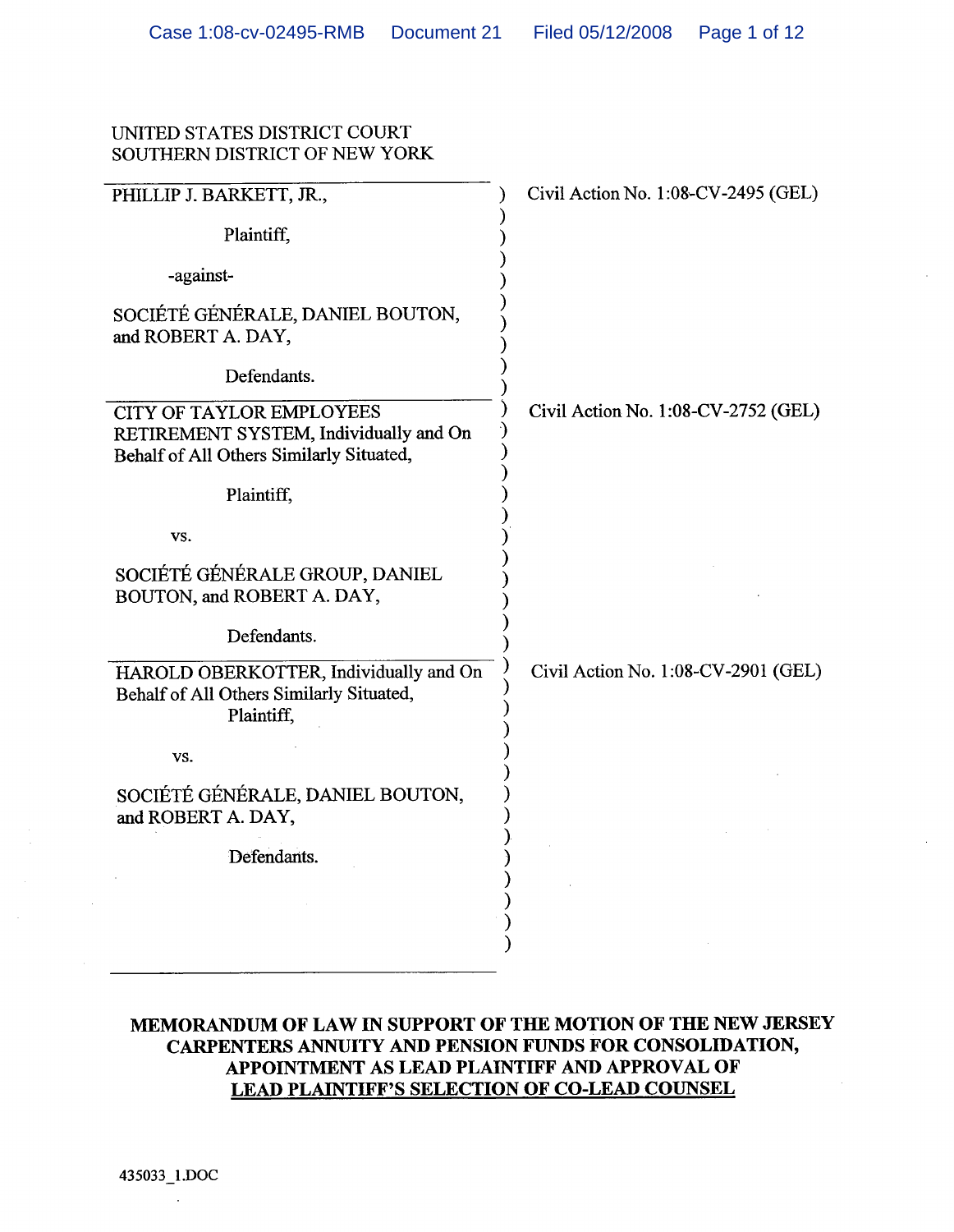# **TABLE OF CONTENTS**

# Page

| I.  |           |    |                                                                                                                        |  |
|-----|-----------|----|------------------------------------------------------------------------------------------------------------------------|--|
| II. |           |    |                                                                                                                        |  |
|     |           |    |                                                                                                                        |  |
| I.  |           |    | THE ACTIONS SHOULD BE CONSOLIDATED FOR ALL PURPOSES6                                                                   |  |
| II. |           |    |                                                                                                                        |  |
|     | A.        |    |                                                                                                                        |  |
|     | <b>B.</b> |    | MOVANT SATISFIES THE LEAD PLAINTIFF                                                                                    |  |
|     |           | 1. | Movant Has Complied With The PSLRA, Is The Most<br>Adequate Plaintiff Under the PSLRA, And Should Be                   |  |
|     |           | 2. | Movant Has the Requisite Financial Interest in the Relief                                                              |  |
|     |           | 3. |                                                                                                                        |  |
|     |           | 4. | The New Jersey Funds Group Is An Institutional Investor<br>With The Largest Financial Interest In The Relief Sought 13 |  |
| Ш.  |           |    | THE COURT SHOULD APPROVE MOVANT'S CHOICE OF CO-                                                                        |  |
|     |           |    |                                                                                                                        |  |

 $\begin{array}{c} 1 \\ 1 \\ 1 \end{array}$ 

 $\frac{1}{\sqrt{2}}\frac{1}{\sqrt{2}}\left( \frac{1}{\sqrt{2}}\right) ^{2}$ 

 $\mathcal{L}$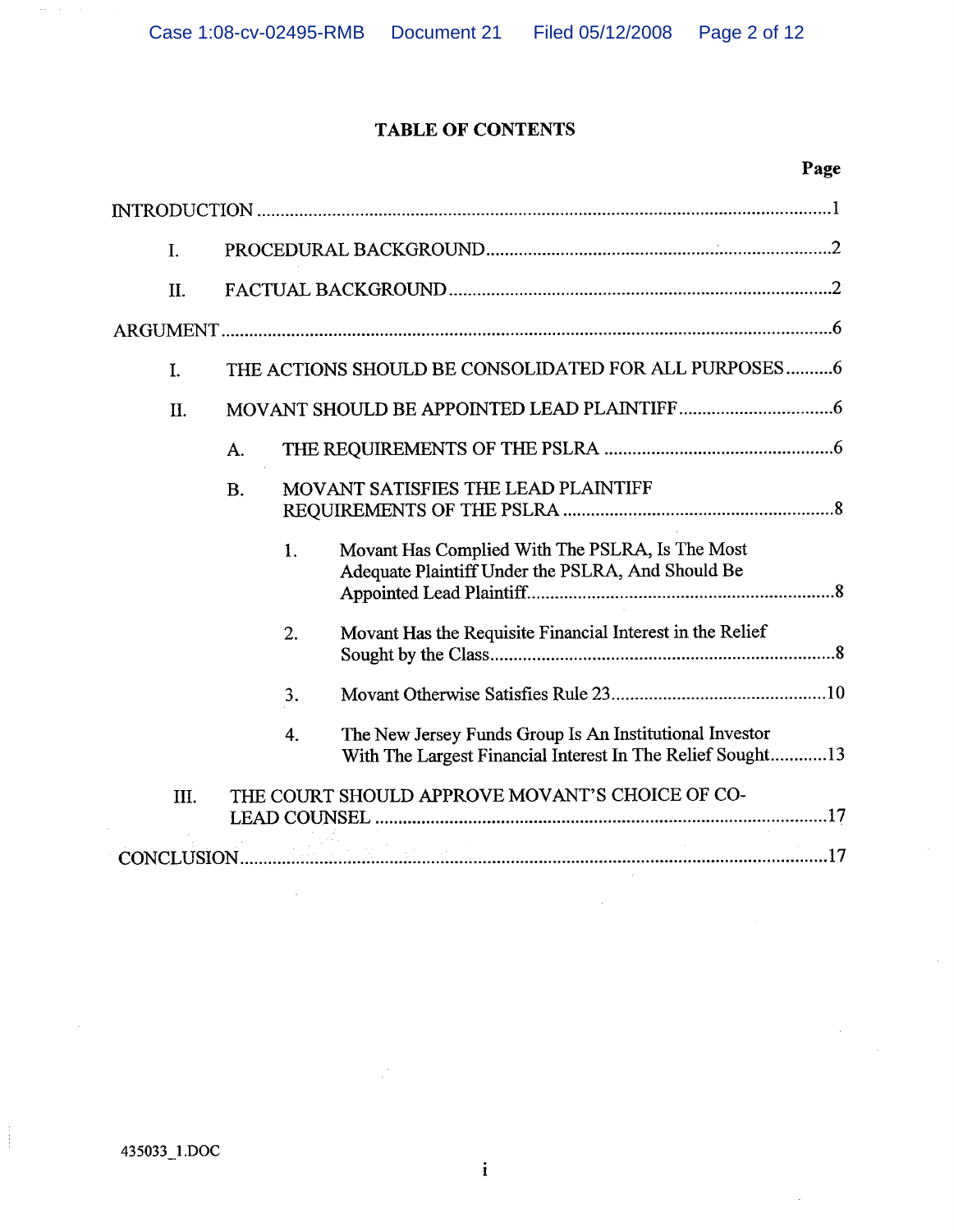# **TABLE OF AUTHORITIES**

# Page

# **FEDERAL CASES**

| Appleyard v. Wallace,                                                                                                   |
|-------------------------------------------------------------------------------------------------------------------------|
| In re Baan Co. Sec. Litig.,                                                                                             |
| Babcock v. Computer Associates International,                                                                           |
| Bowman v. Legato Systems, Inc.,                                                                                         |
| Burke v. Ruttenberg,                                                                                                    |
| In re Cavanaugh,                                                                                                        |
| In re Cendant Corp. Litig.,                                                                                             |
| In re Faro Technologies Sec. Litig.,<br>No. 6:05-CV-1810-ORL-22 (DAB), 2006 U.S. Dist. LEXIS 235007 (M.D. Fla. Apr. 26, |
| Ferrari v. Gisch,                                                                                                       |
| Fischler v. Amsouth Bancorporation,<br>No. 96-1567-CIV-T-17A, 1997 U.S. Dist. LEXIS 2875 (M.D. Fla. Feb. 6, 1997)11     |
| In re GMC Pick-Up Truck Fuel Tank Products Liability Litig.,                                                            |
| Gluck v. CellStar Corp.,                                                                                                |
| Goplen v. 51job, Inc.,                                                                                                  |
| Greebel v. FTP Software, Inc.,                                                                                          |
|                                                                                                                         |

435033\_1.DOC

 $\frac{1}{2}$ 

 $\bar{z}$ 

 $\begin{array}{c} \begin{array}{c} \begin{array}{c} \begin{array}{c} \end{array} \\ \end{array} \\ \begin{array}{c} \end{array} \end{array} \end{array}$ 

 $\hat{\gamma}$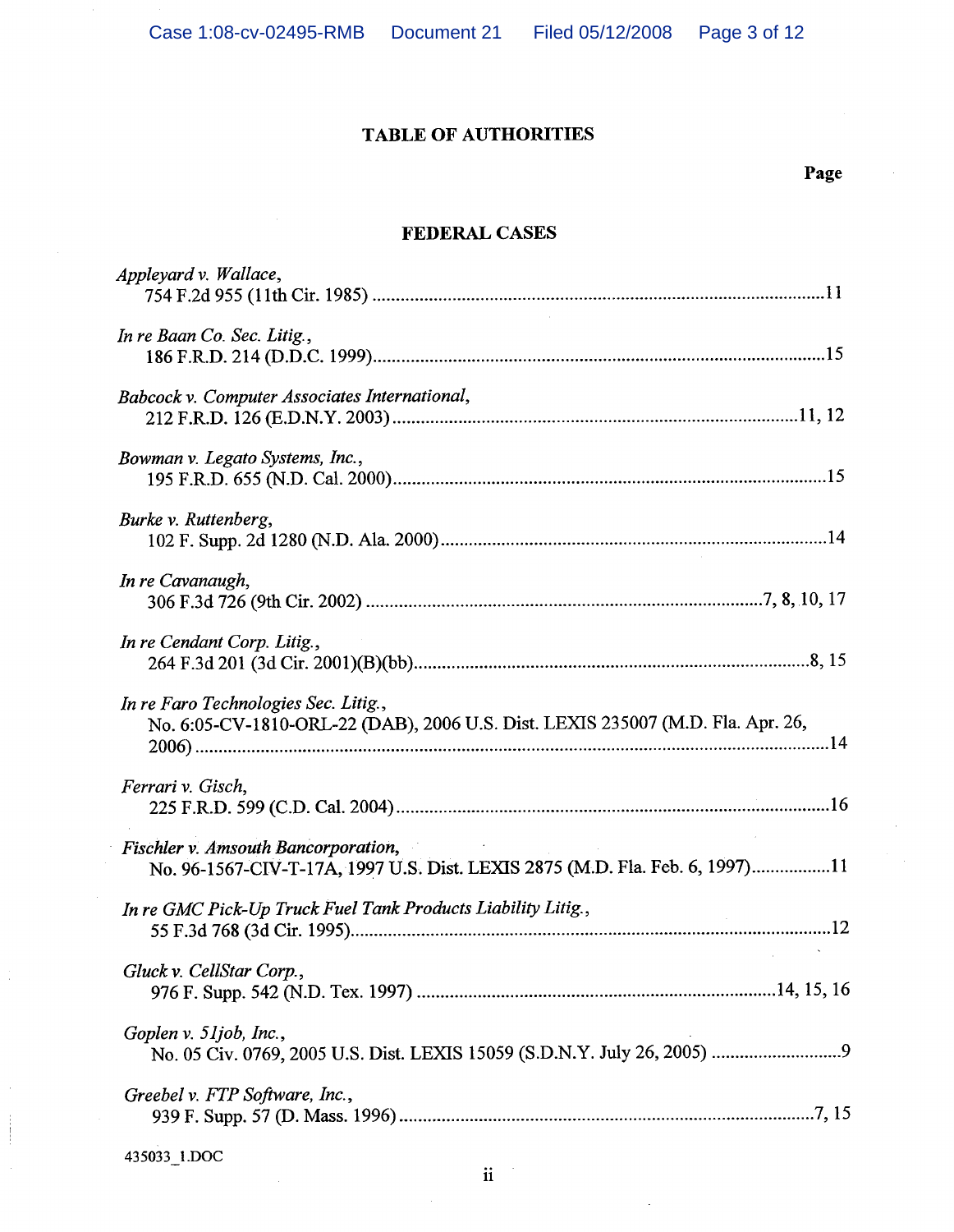| Johnson v. Celotex Corp.,                                                                                                    |
|------------------------------------------------------------------------------------------------------------------------------|
| Kennedy v. Tallant,                                                                                                          |
| Kirkpatrick v. J. C. Bradford & Co.,                                                                                         |
| Lax v. First Merchandises Acceptance Corp.,<br>No. 97-C-2715, 1997 U.S. Dist. LEXIS 11866 (N.D. Ill. Aug. 6, 1997) 7, 11, 13 |
| In re Network Associates Sec. Litig.,                                                                                        |
| Philips v. Joint Legislative Committee on Performance & Expenditure Review,                                                  |
| Pirelli Armstrong Tire Corp. Retiree Medical Benefits Trust v. LaBranche & Co.,                                              |
| Priest v. Zayre Corp.,                                                                                                       |
| Ravens v. Iftikar,                                                                                                           |
| In re Razorfish Inc. Sec. Litig.,                                                                                            |
| Rossini v. Ogilvy & Mather, Inc.,                                                                                            |
| Schulman v. Lumenis, Ltd.,<br>No. 02 Civ. 1989 (DAB), 2003 U.S. Dist. LEXIS 10348 (S.D.N.Y. June 17, 2003)14                 |
| <b>DOCKETED CASES</b>                                                                                                        |
| Barkett v. Société Générale,                                                                                                 |
| City Of Taylor Employees Retirement System v. Société Générale Group,                                                        |
| Oberkotter v. Société Générale,                                                                                              |

 $\label{eq:3.1} \frac{1}{\sqrt{2}}\sum_{i=1}^n\frac{1}{\sqrt{2}}\left(\frac{1}{\sqrt{2}}\right)^2\left(\frac{1}{\sqrt{2}}\right)^2.$ 

 $\frac{1}{2}$  .

 $\mathcal{F}_{\text{eff}} \in \mathcal{F}$ 

 $\bar{z}$ 

 $\sim$ 

 $\mathcal{L}_{\mathcal{A}}$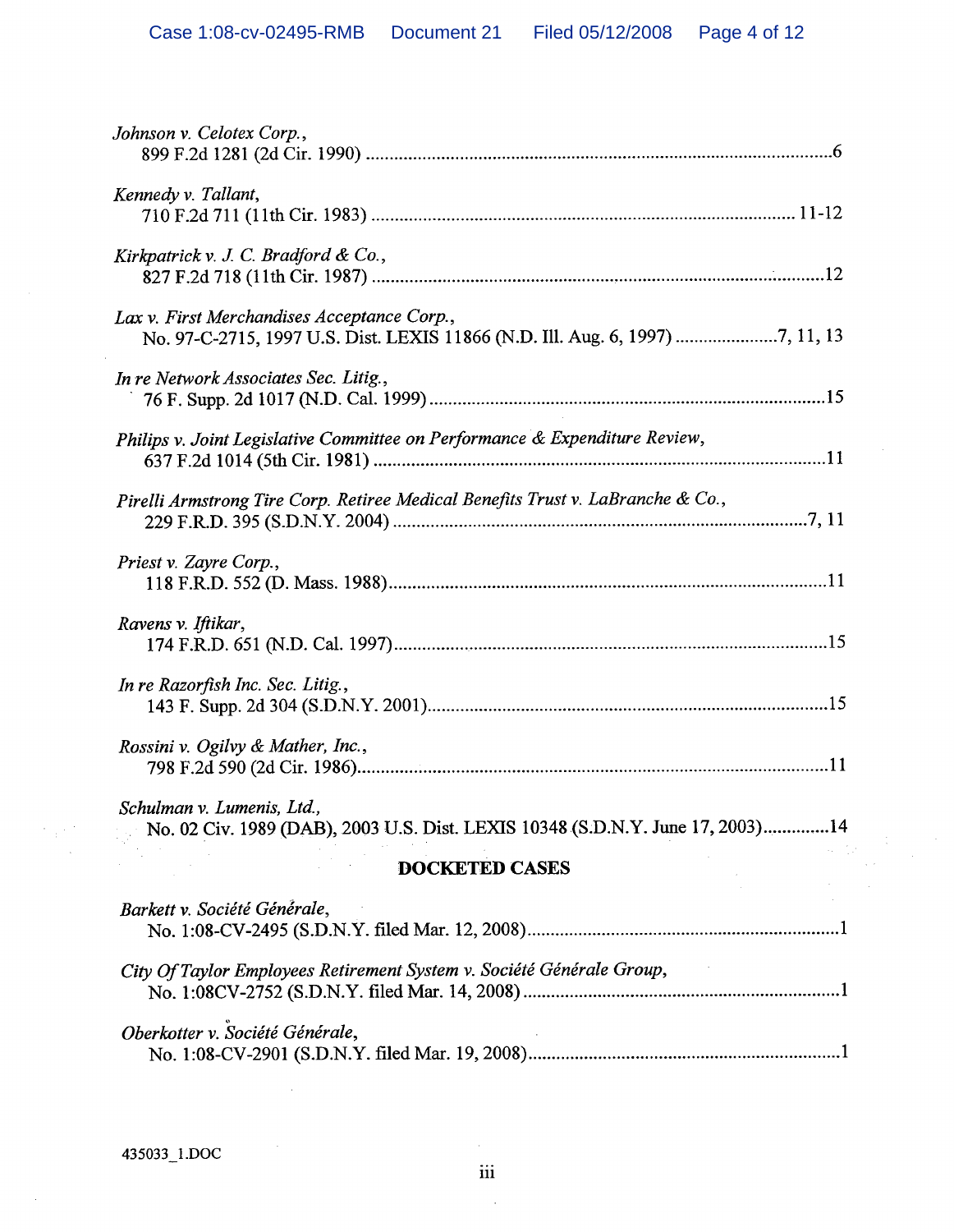## STATUTES, RULES AND CONGRESSIONAL MATERIAL

| H.R. Conf. Rep. No. 104-369, at 34 (1995), reprinted in 1995 U.S.C.C.A.N. 730, 73313, 14 |
|------------------------------------------------------------------------------------------|
|                                                                                          |
|                                                                                          |

## **OTHER AUTHORITIES**

Elliot J. Weiss & John S. Beckerman, Let The Money Do The Monitoring: How Institutional Investors Can Reduce Agency Costs In Securities Class Actions, 104 Yale L.J. 2053, 2095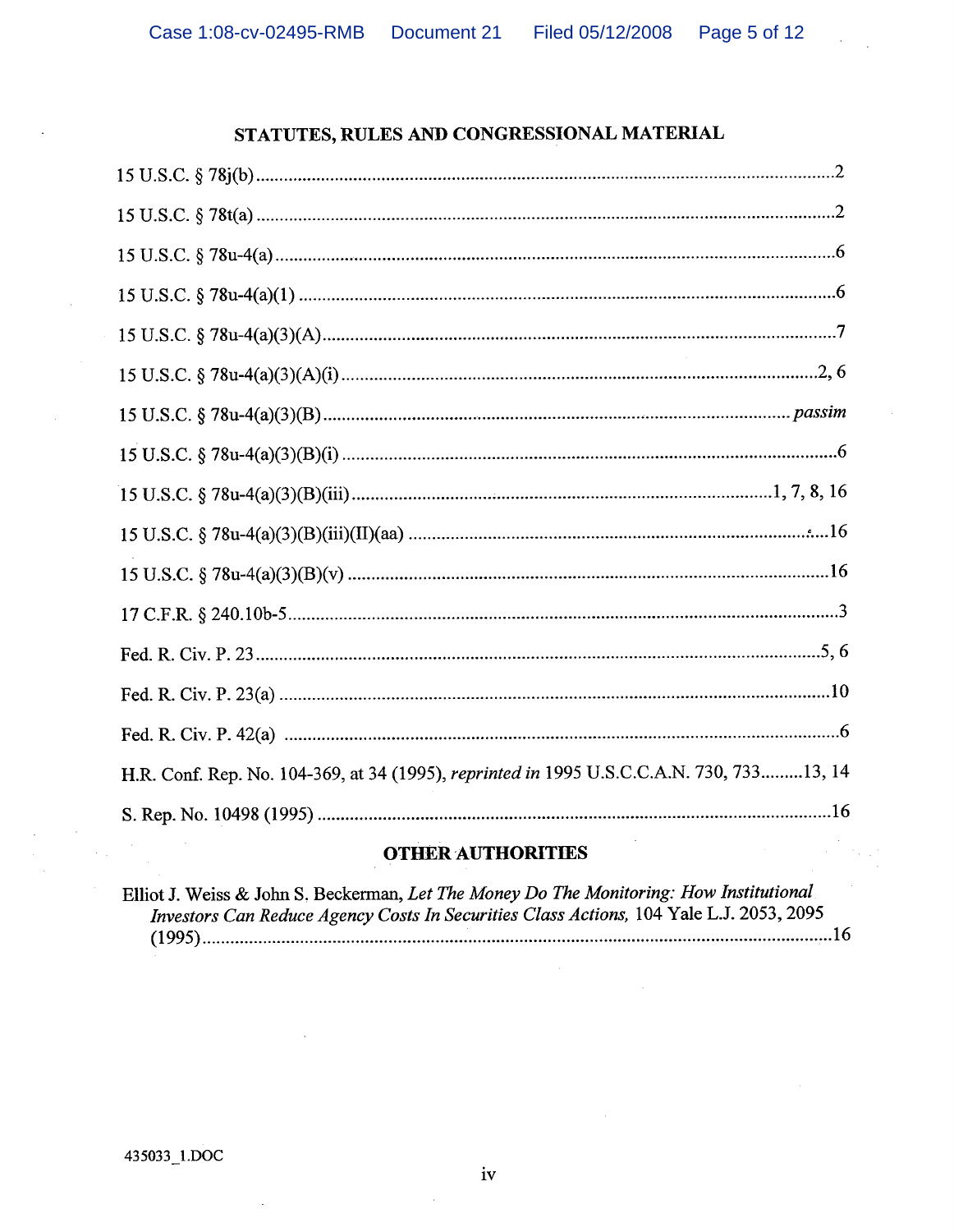### **INTRODUCTION**

Class members the New Jersey Carpenters Annuity and Pension Funds (the "New Jersey Funds Group" or "Movant") have suffered losses of approximately \$1,409,263 as a result of their investments in the securities of Société Générale ("SG" or the "Company" or "Defendant"). Movant believes that it has incurred the largest loss of any other movant, and as such, it has the largest financial interest in the outcome of this litigation, and satisfies the requirements to qualify as the "most adequate plaintiff" as defined by the Private Securities Litigation Reform Act of 1995 ("PSLRA").

As the most adequate plaintiff, Movant hereby respectfully requests that the Court: (1) consolidate the three related actions pending before this Court;  $(2)$  appoint Movant as Lead Plaintiff pursuant to the PSLRA; (3) approve Movant's selection of Milberg LLP ("Milberg") and Gardy & Notis, LLP ("Gardy & Notis") as Co-Lead counsel in this action and in any subsequently filed and/or related cases; and (4) grant such other and further relief as the Court may deem just and proper.

Movant should be appointed Lead Plaintiff because Movant: (1) timely filed a motion for appointment of Lead Plaintiff; (2) suffered losses of approximately \$1,409,263 in connection with its transactions in SG securities during the relevant period, and thus has a substantial financial interest in the litigation; and (3) will adequately represent the interests of the Class. See 15 U.S.C. § 78u-4(a)(3)(B)(iii). Furthermore, Movant's choice of Milberg and Gardy & Notis as

<sup>&</sup>lt;sup>1</sup> Three related actions alleging violations of the securities laws against and certain of its former and current officers and/or directors are pending in the Southern District of New York, including: (1) Barkett v. Société Générale, No. 1:08-CV-2495 (S.D.N.Y. filed Mar. 12, 2008) (GEL); (2) City Of Taylor Employees Retirement System v. Société Générale Group, No. 1:08-CV-2752 (S.D.N.Y. filed Mar. 14, 2008) (GEL); and (3) Oberkotter v. Société Générale, No. 1:08-CV-2901 (S.D.N.Y. filed Mar. 19, 2008) (GEL).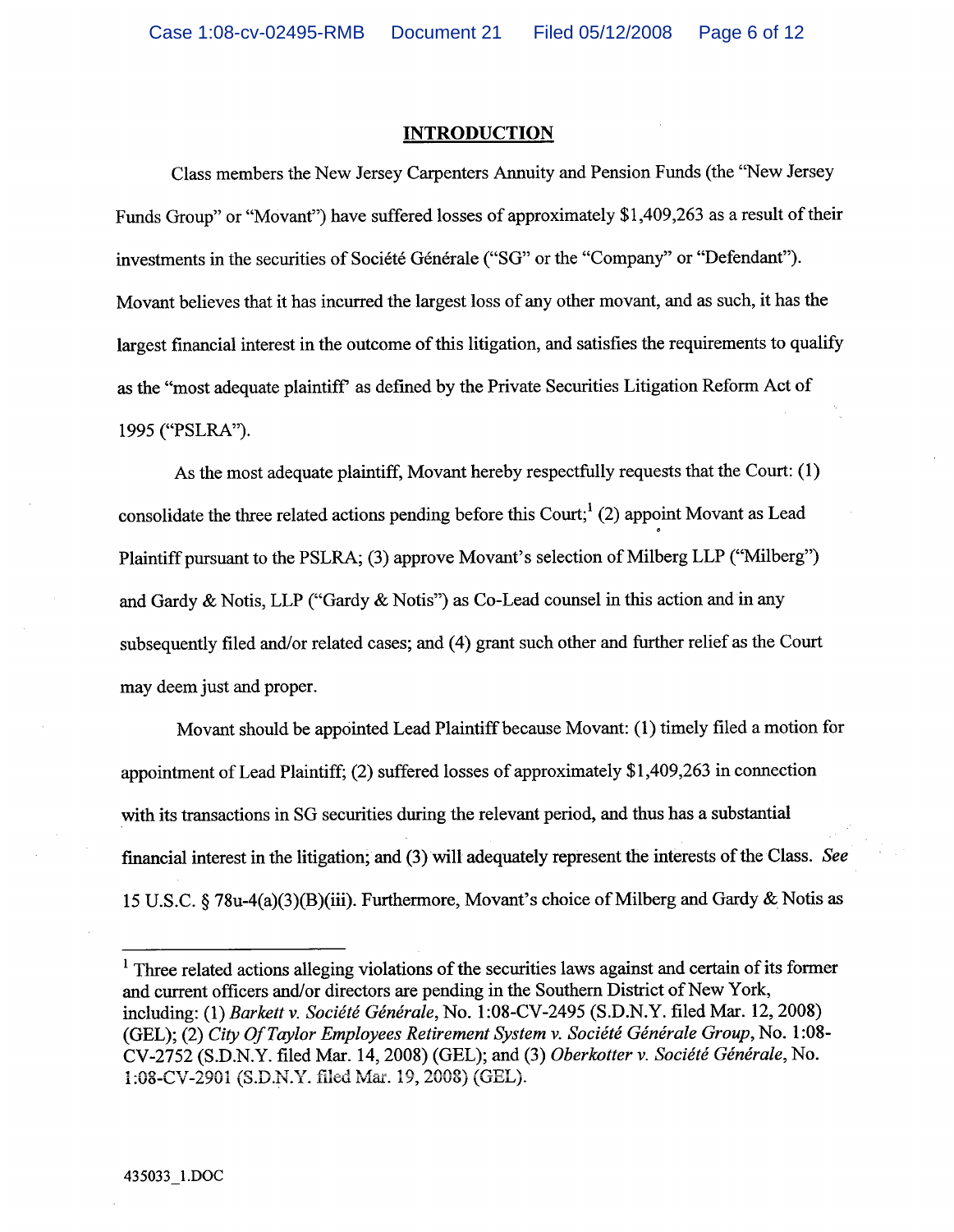Co-Lead Counsel should be approved by the Court because, pursuant to the PSLRA, the presumptive Lead Plaintiff selects Lead or Co-Lead Counsel, and Milberg and Gardy & Notis have extensive experience in the prosecution of securities class actions and will more than adequately represent the interests of all class members.

#### I. PROCEDURAL BACKGROUND

As noted in the introduction, this is a federal class action brought on behalf of persons and entities who purchased or otherwise acquired SG securities during the Class Period, and who were damaged thereby, seeking to pursue remedies against SG and certain of its officers and directors under the Exchange Act and SEC Rule 10b-5.

This action was commenced in this jurisdiction on or about March 12, 2008. Pursuant to 15 U.S.C.  $\frac{5}{2}$  78u-4(a)(3)(A)(i), on March 12, 2008, the first notice that a class action had been initiated against Defendants was published on Business Wire, a widely circulated national business-oriented wire service advising members of the proposed class members of their right to move the Court to serve as Lead Plaintiff within 60 days. See Bronson Decl., Ex. C.

The New Jersey Funds Group is a member of the class (see Bronson Decl., Ex. A) and is timely filing this motion within the 60-day period following publication of the first notice pursuant to Section 21D of the PSLRA, as discussed herein.

#### П. **FACTUAL BACKGROUND**

This federal class action (the "Action") is brought on behalf of persons and entities who purchased or otherwise acquired SG securities between August 1, 2005 and January 23, 2008, inclusive (the "Class Period"), and who were damaged thereby, seeking to pursue remedies under federal securities law. The Action is brought pursuant to  $\S$ § 10(b) and 20(a) of the Securities Exchange Act of 1934 (the "Exchange Act"), 15 U.S.C. §§ 78 $(ib)$  and 78t(a), and

 $\overline{2}$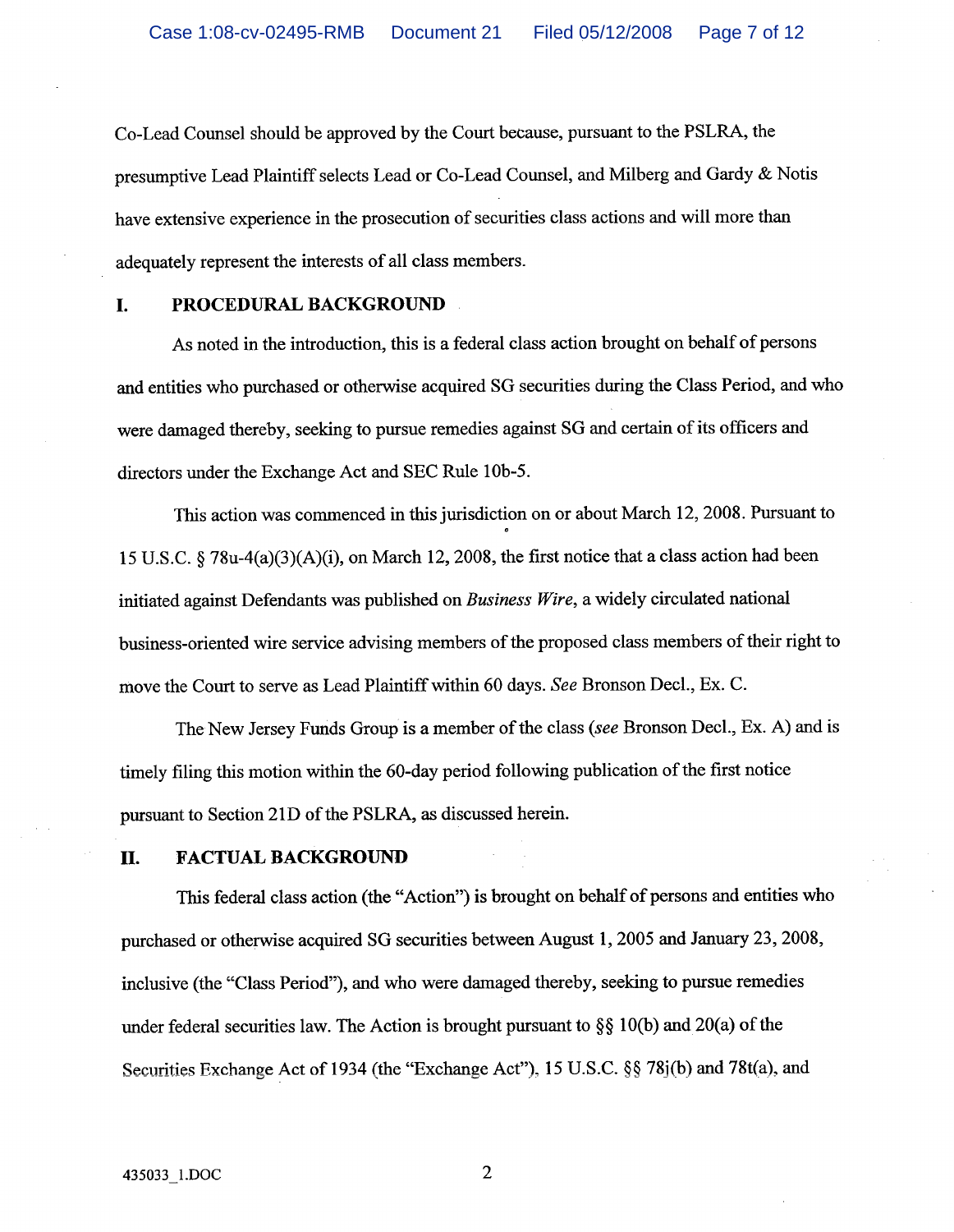Securities Exchange Commission ("SEC") Rule 10b-5, 17 C.F.R. § 240.10b-5. Defendants include SG and certain of its officers and directors.

SG is a large financial services group which employs over 120,000 employees worldwide in three core businesses: Retail Banking & Financial Services, Global Investment Management & Services, and Corporate & Investment Banking ("CIB"). The Company was formed in 1864 and has headquarters in Paris, France. SG opened its first office in the United States in 1938 and its main U.S. branch is located within this district. Today it stands as one of the largest foreign banking organizations in the United States with approximately 2,900 professionals working in 13 U.S. cities.

During the Class Period, SG senior executives are alleged to have violated the federal securities laws by publicly issuing false and misleading statements and failing to disclose material adverse facts concerning: (1) the Company's risk management procedures, policy and practices; (2) the Company's exposure to subprime real estate loans and collateralized debt obligations ("CDOs"), and (3) the Company's internal controls. Specifically, during the Class Period, Defendants represented that the Company maintained conservative provisioning and risk management, risk controls and monitoring, and expertise in risk analysis and structured finance, including CDO vehicles, and that the Company had "very little exposure" to the subprime segment of the U.S. housing market, thus giving investors no warning as to the true extent of the Company's losses relating to that segment and issues relating to its risk management and internal controls.

These representations were materially false and misleading. On January 23, 2008, the last day of the Class Period, SG unexpectedly announced that it would be writing down 2.05 billion euros for the fourth quarter of 2007, including 1.1 billion euros relating to U.S. housing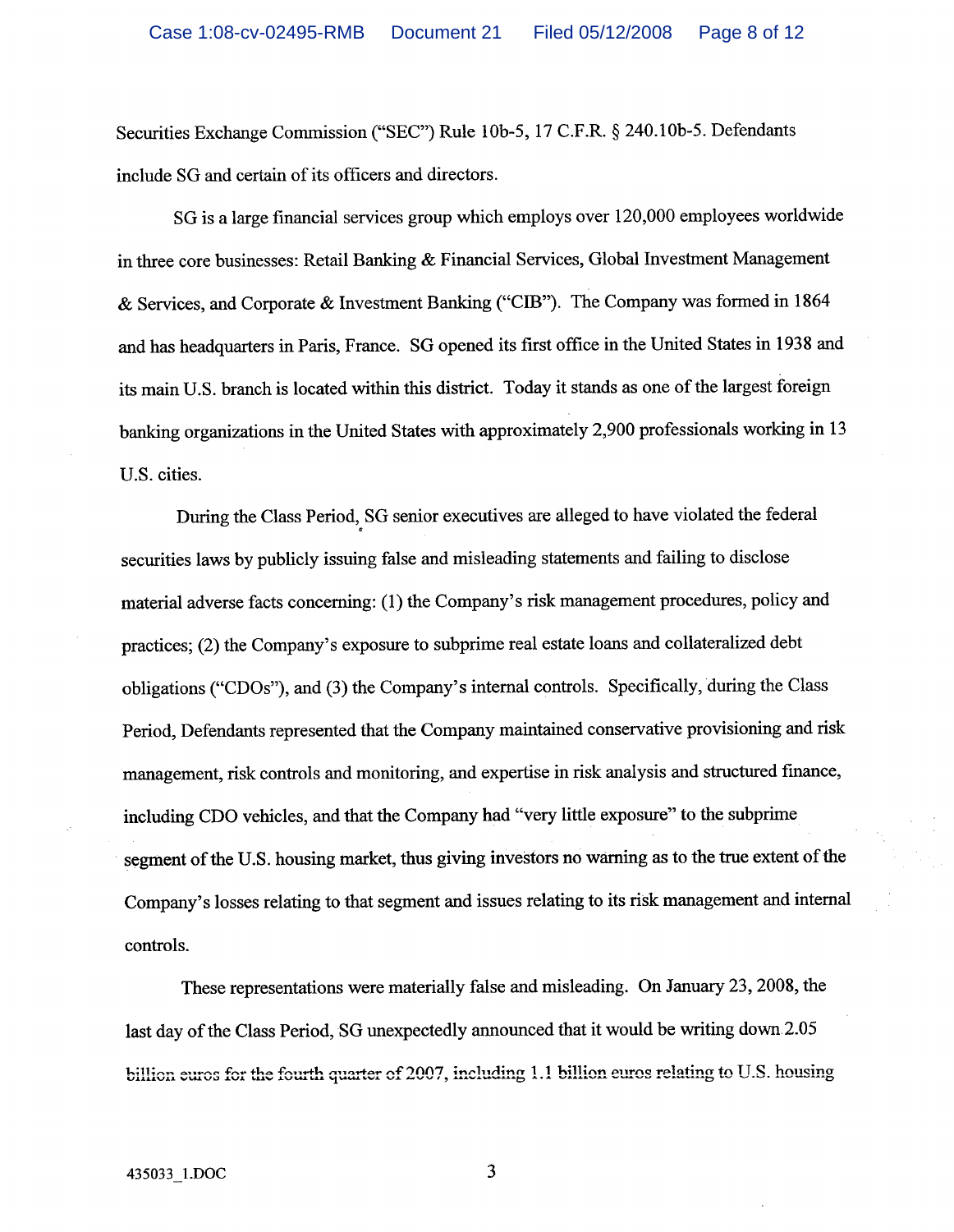mortgage risk, 550 million euros from exposure to U.S. bond insurance companies, and 400 million euros in additional provisions against the risk that those losses would grow. The Company also announced that one of the bank's futures traders, Jérôme Kerviel ("Kerviel") had lost the bank 4.9 billion euros (the equivalent of approximately 7.2 billion dollars).<sup>2</sup> In response to the Company's shocking news, two credit rating agencies, Fitch and Moody's, immediately downgraded the bank's long term debt ratings: from AA to AA- (Fitch); and from Aal/B to Aa2/B- (Moody's).

Moreover, just before these disclosures were made, Defendant Robert A. Day ("Day"), a U.S. executive and board member of the Company and company insider, sold more than \$140 million of SG stock at artificially inflated prices during the Class Period. Defendant Day's sales are currently under investigation by the U.S. Department of Justice, the SEC, and French regulators.

The emergence of the truth of the Company's financial situation at the end of the Class Period caused SG's stock price, including its ADRs and other securities, to drop significantly, thereby damaging investors, including the New Jersey Funds Group.

The New Jersey Funds Group, with losses of approximately \$1,409,263 in connection with its purchases of SG securities during the Class Period, is suitable and adequate to serve as Lead Plaintiff.<sup>3</sup> Movant has submitted a sworn certification signed by George Laufenberg on

 $\overline{4}$ 

 $2$  An interim report published on February 20, 2008 by three independent SG board members revealed that SG had ignored or failed to act upon seventy-five alerts that should have put the Company on notice of Kerviel's purportedly unauthorized massive trading activity from 2005 through early 2008. This report also highlighted that SG's operating staff "did not systematically carry out more detailed checks," and that certain controls that might have detected the fraud were absent and unaccounted for.

<sup>&</sup>lt;sup>3</sup> The losses suffered by Movant are not the same as its legally compensable damages, measurement of which is often a complex legal question that cannot be determined at this stage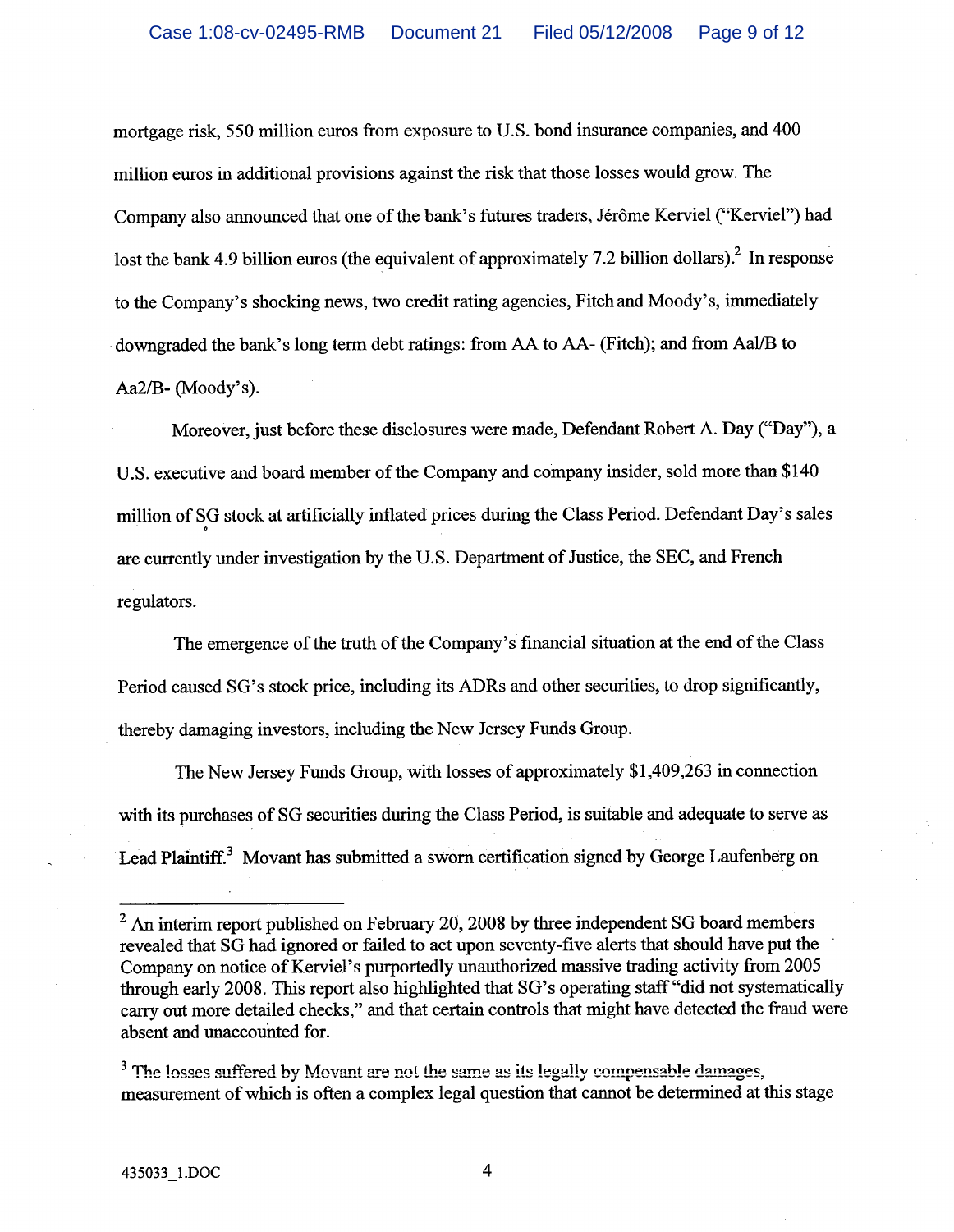behalf of Movant the New Jersey Funds Group, demonstrating Movant's desire to serve as the Lead Plaintiff. See Bronson Decl., Ex. A.<sup>4</sup>

To the best of its knowledge, Movant's losses represent the largest known financial interest of any Class member seeking to be appointed as Lead Plaintiff. See Bronson Decl., Ex. B. Movant is not aware of any other class member that has filed an action or filed an application for appointment as Lead Plaintiff that has sustained greater losses. In addition, Movant satisfies each of the requirements of the PSLRA and Rule 23 of the Federal Rules of Civil Procedure and therefore is qualified for appointment as Lead Plaintiff in this Action. Thus, as demonstrated herein, Movant is presumptively the most adequate plaintiff and should be appointed Lead Plaintiff.

Movant respectfully submits this Memorandum of Law in support of its motion, pursuant to Section 21D of the Exchange Act, 15 U.S.C.  $\S$  78u-4(a)(3)(B), as amended by the PSLRA, for an order:  $(1)$  consolidating the related actions;  $(2)$  appointing the New Jersey Funds Group as Lead Plaintiff pursuant to the PSLRA; (3) approving Movant's selection of Milberg, and Gardy & Notis as Co-Lead Counsel in this action and in any subsequently filed and/or related cases; and (4) granting such other and further relief as the Court may deem just and proper.

of the litigation. The approximate losses can, however, be determined from the certification required under Section 21D of the Exchange Act, 15 U.S.C. § 78u-4(a)(2)(A) and based upon reference to information concerning the current market for the Company's securities.

<sup>4</sup> Unless otherwise indicated, all exhibit references herein refer to the Declaration of Kent A. Bronson in Support of the Motion of the New Jersey Carpenters Annuity and Pension Funds for Consolidation, Appointment as Lead Plaintiff and Approval of Selection of Co-Lead Counsel submitted herewith (the "Bronson Decl.").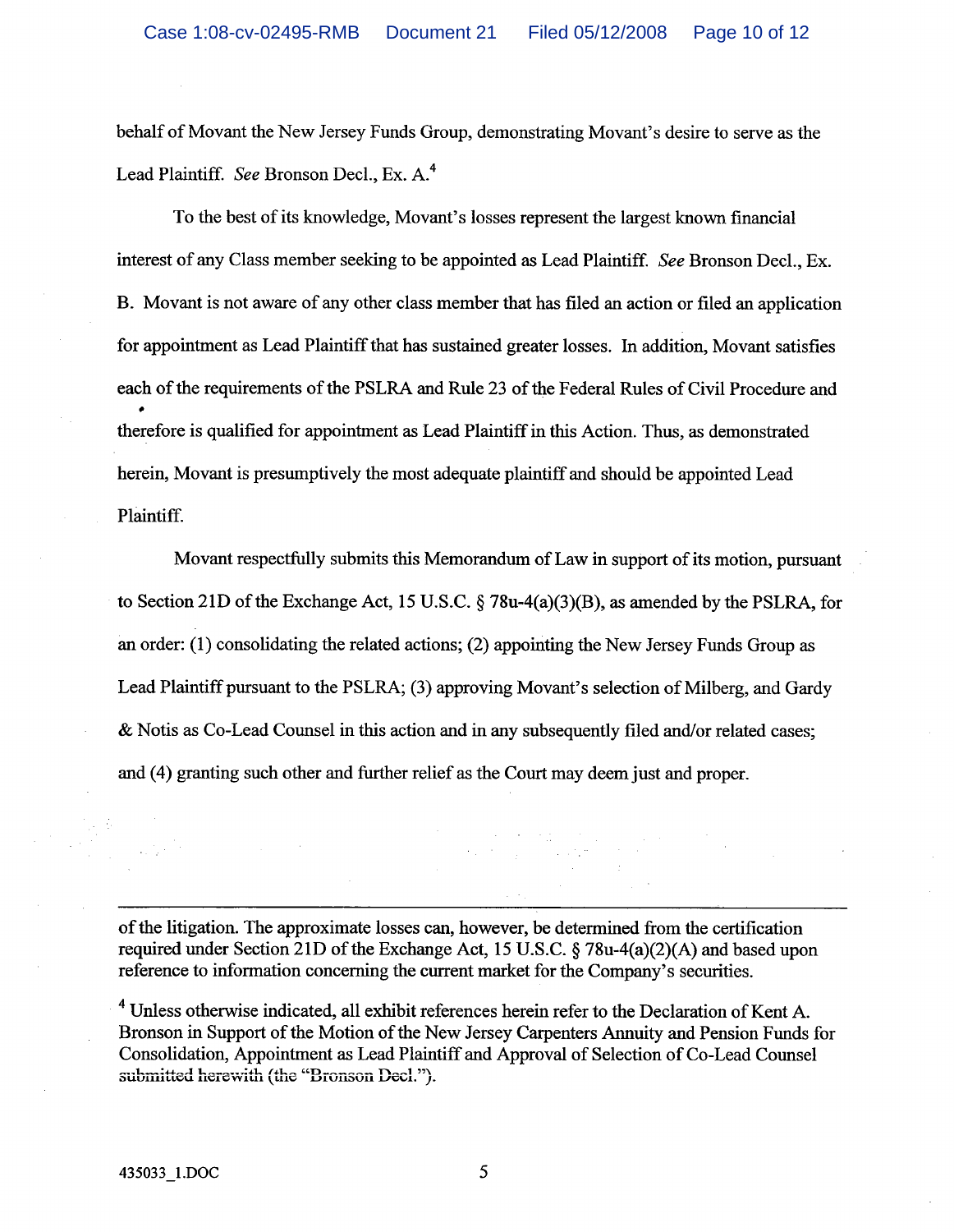### **ARGUMENT**

#### L. THE ACTIONS SHOULD BE CONSOLIDATED FOR ALL PURPOSES

Consolidation is appropriate where there are actions involving common questions of law or fact. Fed. R. Civ. P. 42 (a). Pending before this Court are four related actions, each of which asserts class claims on behalf of those who purchased or otherwise acquired SG securities for alleged violations of the Exchange Act during the Class Period. The Actions each name the Company and certain of its officers and/or directors as defendants and involve the same factual and legal issues, namely, whether plaintiffs purchased or otherwise acquired SG securities at artificially inflated prices as a result of defendants' allegedly false and misleading statements, and whether defendants' conduct violates Sections 10(b) and 20(a) of the Exchange Act and SEC Rule 10b-5. Consolidation is appropriate when, as here, there are actions involving common questions of law or fact. See Fed. R. Civ. P. 42(a); Johnson v. Celotex Corp., 899 F.2d 1281, 1284 (2d Cir. 1990). That test is met here. Therefore, the Actions should be consolidated.

#### MOVANT SHOULD BE APPOINTED LEAD PLAINTIFF II.

The New Jersey Funds Group should be appointed Lead Plaintiff because it has complied with all of the PSLRA's requirements, is believed to have the largest financial interest in this litigation and otherwise meets the relevant requirements of Fed. R. Civ. P. 23.

#### THE REQUIREMENTS OF THE PSLRA A.

The PSLRA establishes a procedure that governs the appointment of a Lead Plaintiff in "each private action arising under the [Exchange Act] that is brought as a plaintiff class action pursuant to the Federal Rules of Civil Procedure." 15 U.S.C.  $\S$  78u-4(a)(l) and (a)(3)(B)(i).

First, the plaintiff who files the initial action must publish a notice to the class, within 20 days of filing the action, informing class members of their right to file a motion for appointment as Lead Plaintiff. 15 U.S.C. § 78u-4(a)(3)(A)(i). The plaintiff in the first-filed, above-captioned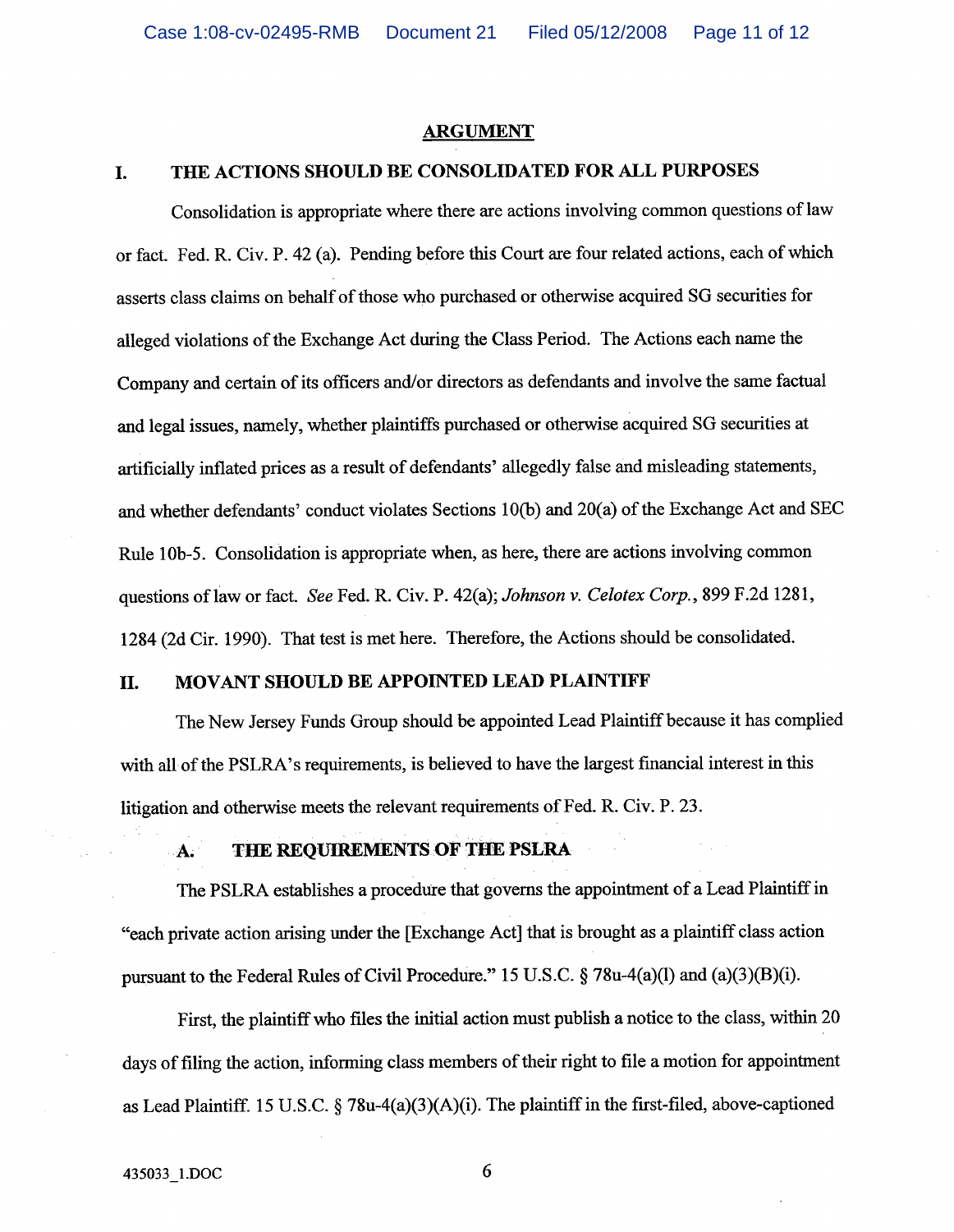action caused notice to be published pursuant to the PSLRA on Business Wire on March 12,  $2008.<sup>5</sup>$ 

Second, within 60 days of publishing the notice, any person or group of persons who are members of the proposed class may apply to the court to be appointed as lead plaintiff, whether or not they have previously filed a complaint in the action. 15 U.S.C. § 78u-4(a)(3)(A) and (B).

Finally, within 90 days after publication of the initial notice of pendency, the Court shall consider any motion made by a class member and shall appoint as lead plaintiff the member or members of the class that the court determines to be most capable of adequately representing the interests of class members. 15 U.S.C. § 78u-4(a)(3)(B). In determining the "most adequate plaintiff," the PSLRA provides that:

[T] he court shall adopt a presumption that the most adequate plaintiff in any private action arising under this Act is the person or group of persons that:

> (aa) has either filed the complaint or made a motion in response to a notice . . .

(bb) in the determination of the court, has the largest financial interest in the relief sought by the class; and

(cc) otherwise satisfies the requirements of Rule 23 of the Federal Rules of Civil Procedure.

15 U.S.C. § 78u-4(a)(3)(B)(iii). See In re Cavanaugh, 306 F.3d 726, 730 (9th Cir. 2002); see also Pirelli Armstrong Tire Corp. Retiree Med. Benefits Trust v. LaBranche & Co., 229 F.R.D.

395, 402-04 (S.D.N.Y. 2004).

 $\overline{7}$ 

<sup>&</sup>lt;sup>5</sup> See Bronson Decl., Ex. C. National news wire services have been recognized as suitable vehicles for meeting the statutory requirement that notice be published "in a widely circulated national business-oriented publication or wire service." Greebel v. FTP Software, Inc., 939 F. Supp. 57, 62-64 (D. Mass. 1996); Lax v. First Merchs. Acceptance Corp., No. 97-C-2715, 1997 U.S. Dist. LEXIS 11866, at \*2 (N.D. Ill. Aug. 6, 1997).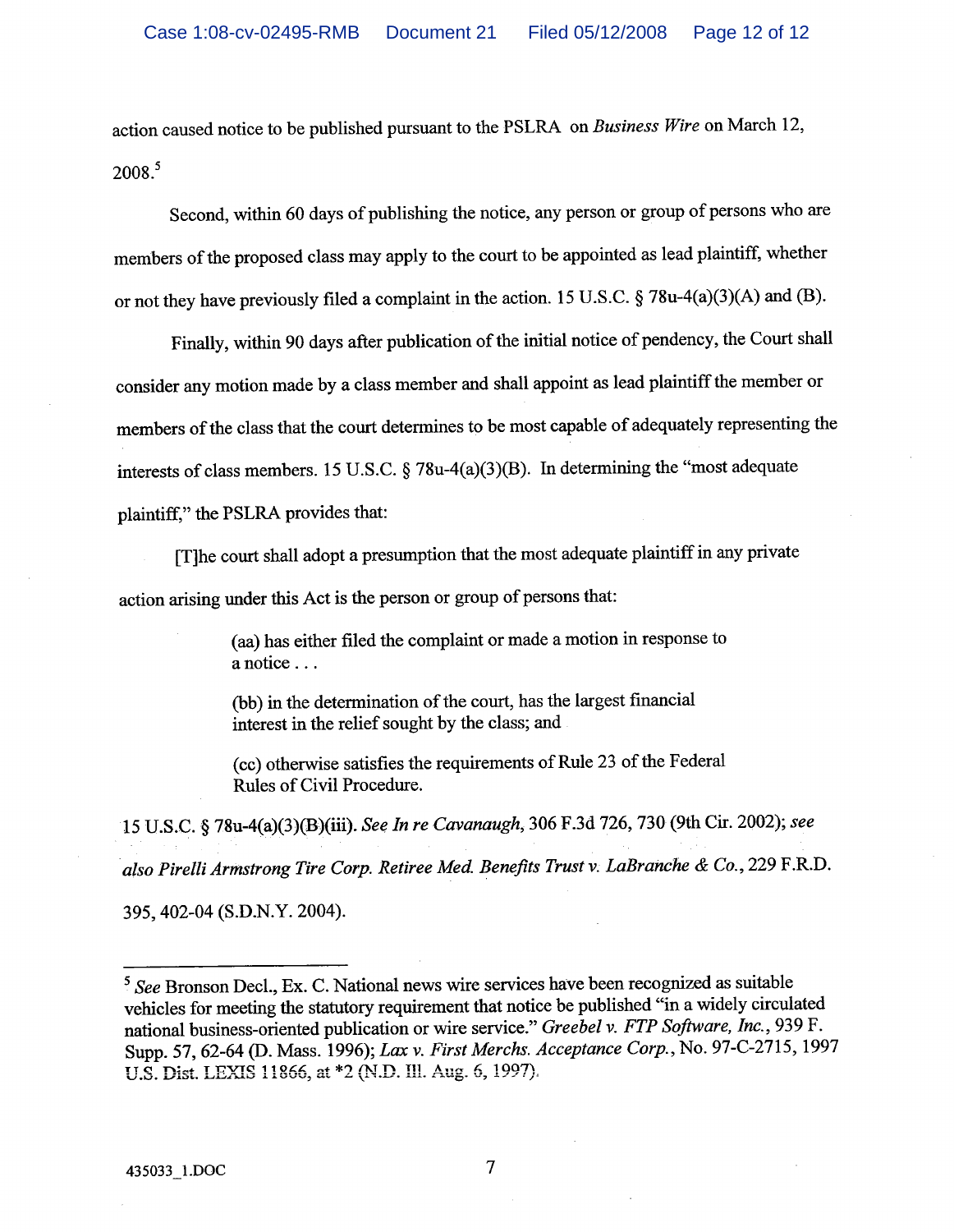### MOVANT SATISFIES THE LEAD PLAINTIFF REQUIREMENTS OF  $\mathbf{R}$ . **THE PSLRA**

### Movant Has Complied With The PSLRA, Is The Most Adequate 1. Plaintiff Under the PSLRA, And Should Be Appointed Lead Plaintiff

Movant's instant application is filed within the time period in which class members may move to be appointed Lead Plaintiff in this case, under 15 U.S.C.  $\S$  78u-4(a)(3)(A) and (B), which expires on May 12, 2008. Movant has reviewed the allegations in the instant action against SG and is willing to serve as a representative party on behalf of the Class. See Bronson Decl., Ex. A (Certification of the New Jersey Funds Group). In addition, Movant has selected and retained highly experienced and competent counsel to represent it and the Class. See Bronson Decl., Exs. D and E (attaching firm résumés of Milberg and Gardy & Notis).

Accordingly, the New Jersey Funds Group has satisfied the individual requirements of 15 U.S.C.  $\S$  78u-4(a)(3)(B) and its application for appointment as Lead Plaintiff, and its selection of Milberg and Gardy  $\&$  Notis as Co-Lead Counsel, should be approved by the Court.

### Movant Has the Requisite Financial Interest in the Relief Sought by  $2.$ the Class

According to 15 U.S.C.  $\S$  78u-4(a)(3)(B)(iii), the Court shall appoint as Lead Plaintiff the Class member who represents the largest financial interest in the relief sought by the action. See In re Cavanaugh, 306 F.3d. at 730 ("[T] he district court must compare the financial stakes of the various plaintiffs and determine which one has the most to gain from the lawsuit."); see also In re Cendant Corp. Litig., 264 F.3d 201, 262 (3d Cir. 2001) (identification of the most adequate plaintiff, "begins with the identification of the movant with 'the largest financial interest in the relief sought by the class."") (quoting 15 U.S.C.  $\S$  78u-4(a)(3)(B)(iii)(I)(bb)).

The PSLRA, however, does not provide a method for determining the relative financial interests of lead plaintiff movants and courts are generally divided on how relative financial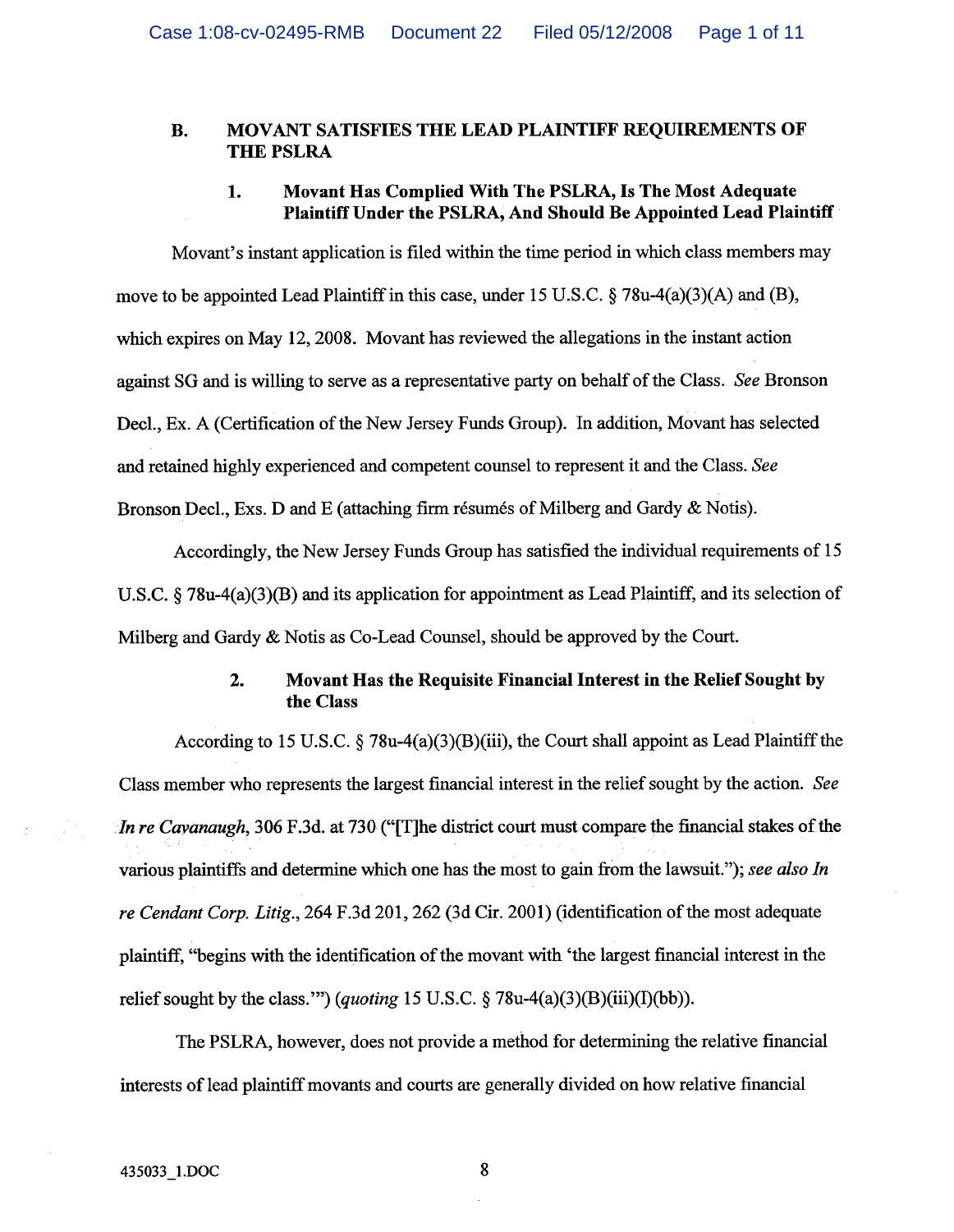interest should be determined. Some courts have adopted the "FIFO" (First-In-First-Out) methodology. Under this methodology, first-purchased shares (even if purchased before the class period) are offset against first-class period sales. See, e.g., Goplen v. 51job, Inc., No. 05 Civ. 0769, 2005 U.S. Dist. LEXIS 15059, at \*8 (S.D.N.Y. July 26, 2005).

During the Class Period, as evidenced by, among other things, the accompanying signed Certifications and chart showing Movant's Class Period transactions (see Bronson Decl., Exs. A and B), the New Jersey Funds Group has purchased 105,360 SG American Depository Receipts (ADRs) representing ownership in SG shares trading on U.S. financial markets, at prices artificially inflated by the materially false and misleading statements issued and/or lack of material disclosures by defendants, and were injured thereby. In addition, the New Jersey Funds Group incurred a substantial FIFO loss of approximately \$1,409.263 on its transactions in SG stock.

Moreover, the New Jersey Funds Group incurred an identical loss under the "LIFO" (Last-In-First-Out) methodology, which other courts have adopted. Under this methodology, last-purchased shares are offset against first-class period sales and any remaining shares sold during the class period are generally offset against shares held at the beginning of the class period. For purchase transactions that are not matched to sell transactions that occurred during the Proposed Class Period, the 90-day average hold price is applied. In this case, Movant did not have any pre-Class Period SG holdings. As such, the LIFO analysis yields the same financial interest from that calculated using the FIFO analysis, a loss of approximately \$1,409,263.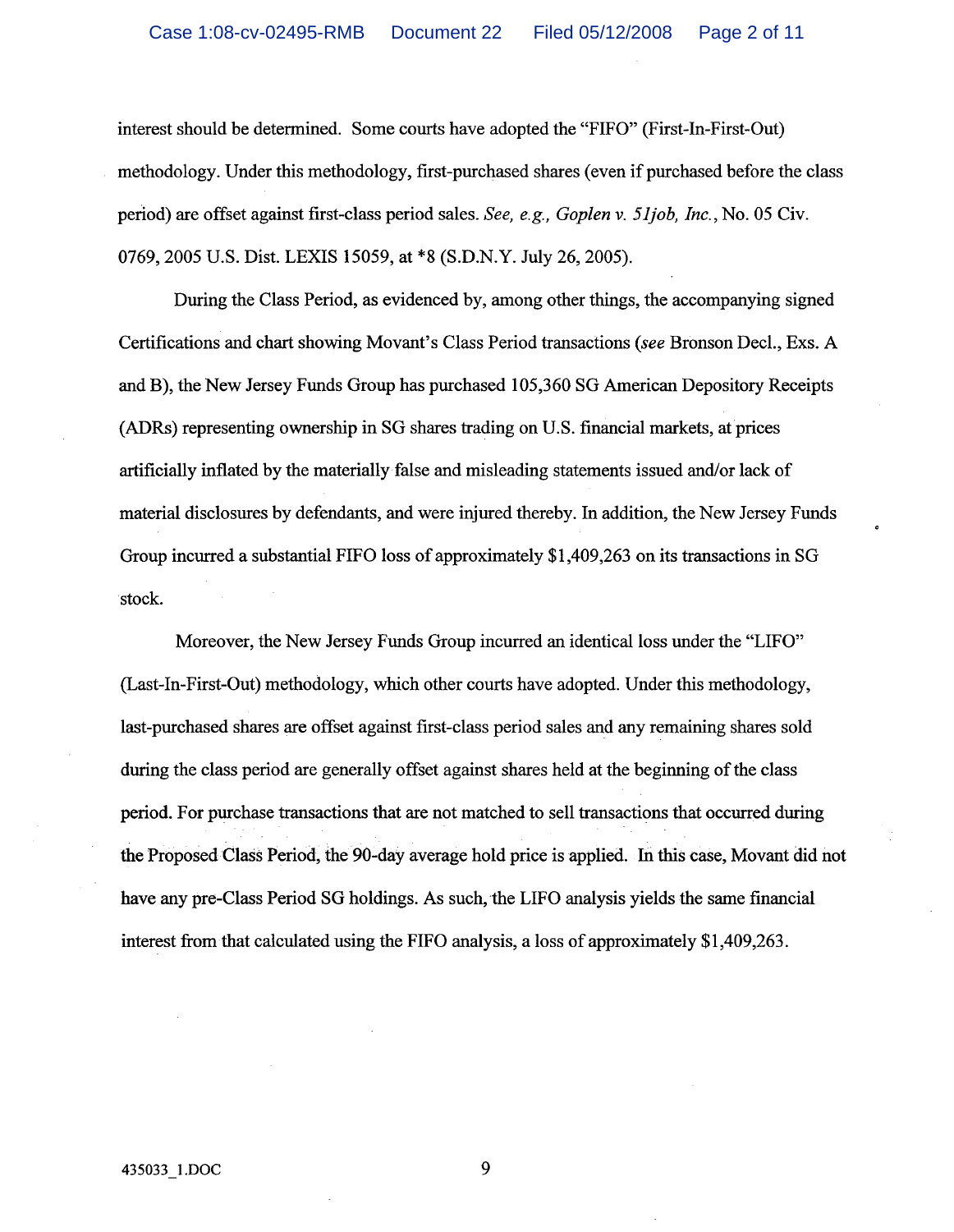As demonstrated herein, Movant has a large financial interest in this case during the Class Period and under the FIFO and LIFO methodologies:

| <b>Movant</b>          | <b>Losses</b> (FIFO or LIFO) |
|------------------------|------------------------------|
| New Jersey Funds Group | (\$1,409,263.74)             |

Therefore, Movant satisfies all of the PSLRA's prerequisites for appointment as Lead

Plaintiff in this action and should be appointed Lead Plaintiff pursuant to 15 U.S.C.

§ 78u4(a)(3)(B). See Bronson Decl., Ex. B.

#### **Movant Otherwise Satisfies Rule 23**  $3.$

According to 15 U.S.C. § 78u-4(a)(3)(B), in addition to possessing the largest financial interest in the outcome of the litigation, the Lead Plaintiff must also "otherwise satisf[y] the requirements of Rule 23 of the Federal Rules of Civil Procedure." See In re Cavanaugh, 306 F.3d. at 730. Rule 23(a) provides that a party may serve as a class representative if the following four requirements are satisfied:

> (1) the class is so numerous that joinder of all members is impracticable;

(2) there are questions of law or fact common to the class;

(3) the claims or defenses of the representative parties are typical of the claims or defenses of the class; and

(4) the representative parties will fairly and adequately protect the interests of the class.

Fed. R. Civ. P. 23(a).

Of the four prerequisites to class certification, only two -- typicality and adequacy -directly address the personal characteristics of the class representative. Consequently, in deciding a motion for Lead Plaintiff, the Court should limit its inquiry to the typicality and adequacy prongs of Rule 23(a), and defer examination of the remaining requirements until the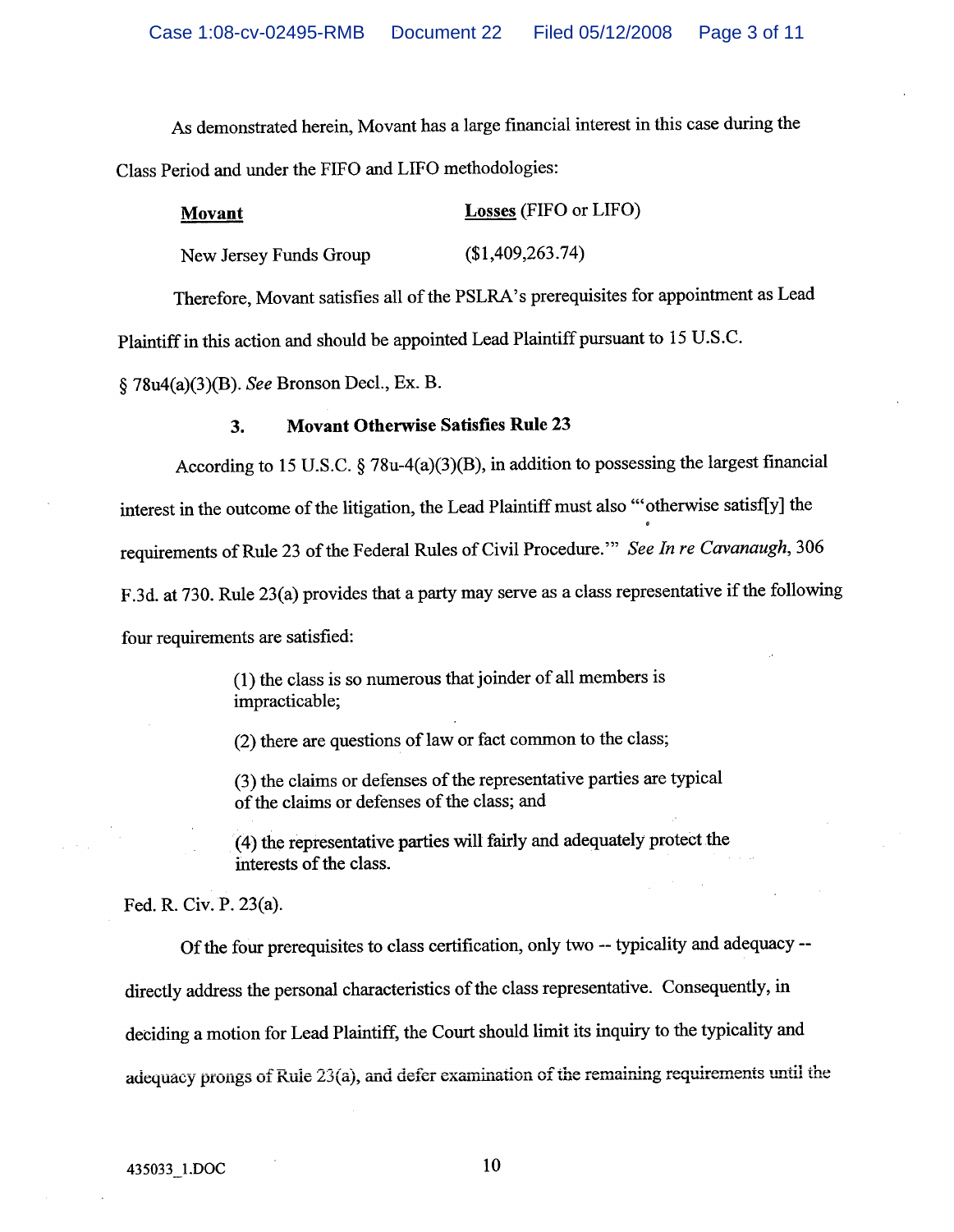motion for class certification. See id.; see also Lax v. First Merchs. Acceptance Corp., 997 U.S. Dist. LEXIS 11866, at \*20; Fischler v. Amsouth Bancorporation, No. 96-1567-CIV-T-17A, 1997 U.S. Dist. LEXIS 2875, at \*7-8 (M.D. Fla. Feb. 6, 1997); Pirelli Armstrong Tire Corp., 229 F.R.D. at 412. As detailed below, Movant satisfies both the typicality and adequacy requirements of Rule 23, thereby further justifying its appointment as Lead Plaintiff.

#### **Movant Fulfills the Typicality Requirements**  $\mathbf{a}$

Under Rule  $23(a)(3)$ , the claims or defenses of the representative parties must be typical of those of the class. Typicality exists where the plaintiffs' claims arise from the same series of events and are based on the same legal theories as the claims of all the class members. See Applevard v. Wallace, 754 F.2d 955, 958 (11th Cir. 1985); see also Rossini v. Ogilvy & Mather, Inc., 798 F.2d 590, 598 (2d Cir. 1986); Pirelli Armstrong Tire Corp., 229 F.R.D. at 412; Babcock v. Computer Assocs. Int'l, 212 F.R.D. 126, 130 (E.D.N.Y. 2003). The requirement that the proposed class representative's claims be typical of the claims of the class does not mean, however, that the claims must be identical. See Pirelli Armstrong Tire Corp., 229 F.R.D. at 412; Philips v. Joint Legislative Comm. on Performance & Expenditure Review, 637 F.2d 1014, 1024 (5th Cir. 1981). Typicality does not require that there be no factual differences between the class representatives and the class members because it is the generalized nature of the claims asserted that determines whether the class representatives are typical. See Priest v. Zayre Corp., 118 F.R.D. 552, 555 (D. Mass. 1988) ("With respect to typicality under Rule 23(a)(3), plaintiffs need not show substantial identity between their claims and those of absent class members, but need only show that their claims arise from the same course of conduct that gave rise to the claims of the absent [class] members") (citation omitted). Since the plaintiffs seek to prove that defendants "committed the same unlawful acts in the same method against an entire class . . . all members of this class have identical claims . . . . [t] herefore, the certification of the suit as a class action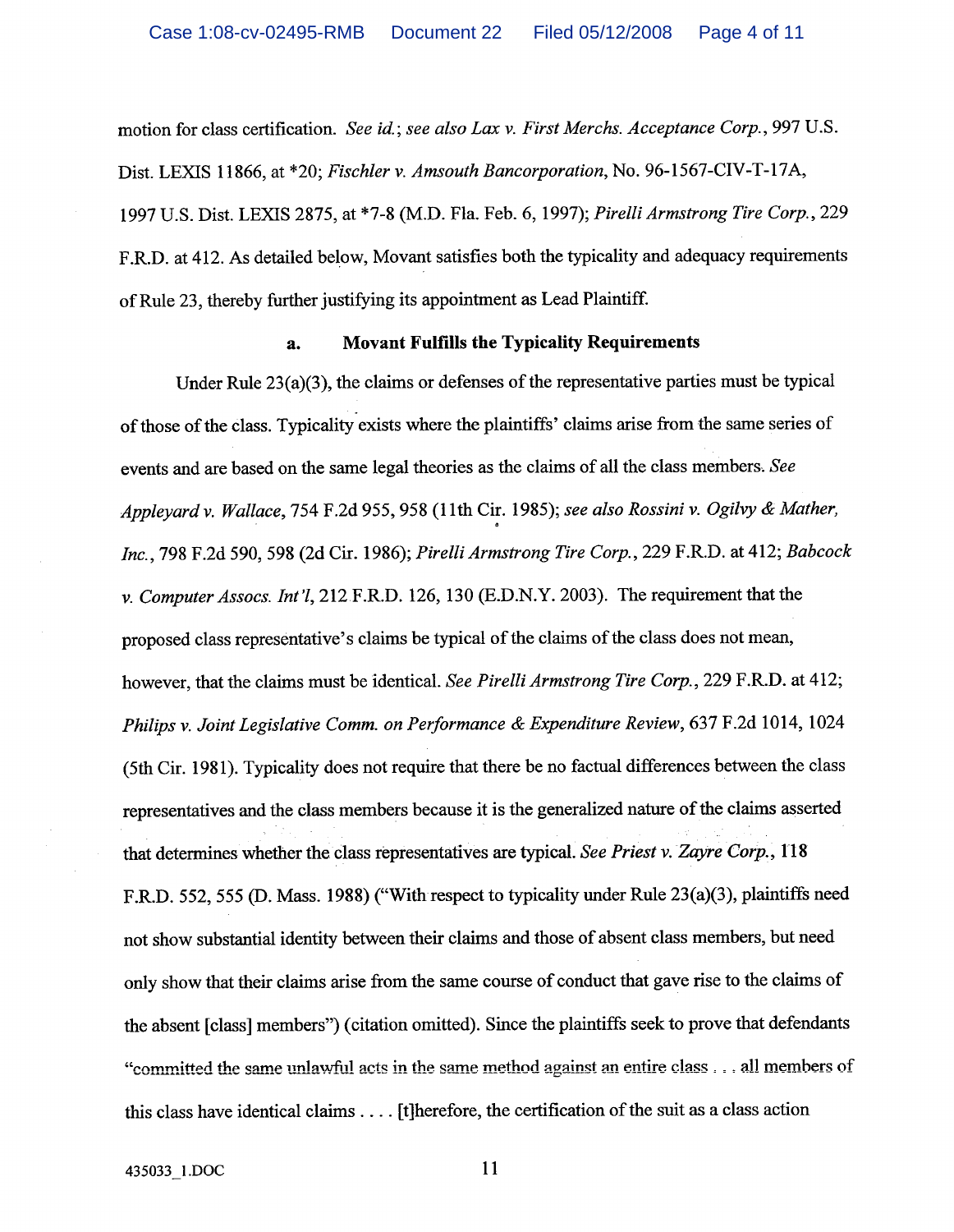satisfied the requirements of Rule 23(a)(3)." Kennedy v. Tallant, 710 F.2d 711,717 (11th Cir. 1983).

Movant seeks to represent a class of purchasers of SG securities that have virtually identical, non-competing and non-conflicting interests. Movant satisfies the typicality requirement because, as with all other Class members, it: (1) purchased or otherwise acquired SG securities during the Class Period; (2) purchased or otherwise acquired SG securities at artificially inflated prices as a result of the same allegedly materially false and misleading statements and/or omissions; and (3) suffered economic loss thereby when the price of SG stock declined upon the revelation of the misrepresentations made to the market, and/or the information alleged in the complaint to have been concealed from the market, removing the inflation from SG's stock price. Thus, Movant's claims are typical of those of other Class members since its claims and the claims of other Class members are identical or substantially similar and arise out of the same course of events.

#### **Movant Fulfills the Adequacy Requirement**  $\mathbf b$ .

Under Rule  $23(a)(4)$ , the representative parties must fairly and adequately protect the interests of the class. The PSLRA directs this Court to limit its inquiry regarding the adequacy of Movant to represent the Class to the existence of any conflicts between the interest of Movant and the other members of the Class. Thus standard for adequacy is met if it appears that (1) the named plaintiff has interests in common with, and not antagonistic to, the class' interests; and (2) the plaintiff's attorneys are qualified, experienced and generally able to vigorously conduct the litigation. See, e.g., Kirkpatrick v. J. C. Bradford & Co., 827 F.2d 718, 726 (11th Cir. 1987); see also In re GMC Pick-Up Truck Fuel Tank Prods. Liab. Litig., 55 F.3d 768, 800 (3d Cir. 1995); Babcock, 212 F.R.D. at 131 (citation omitted).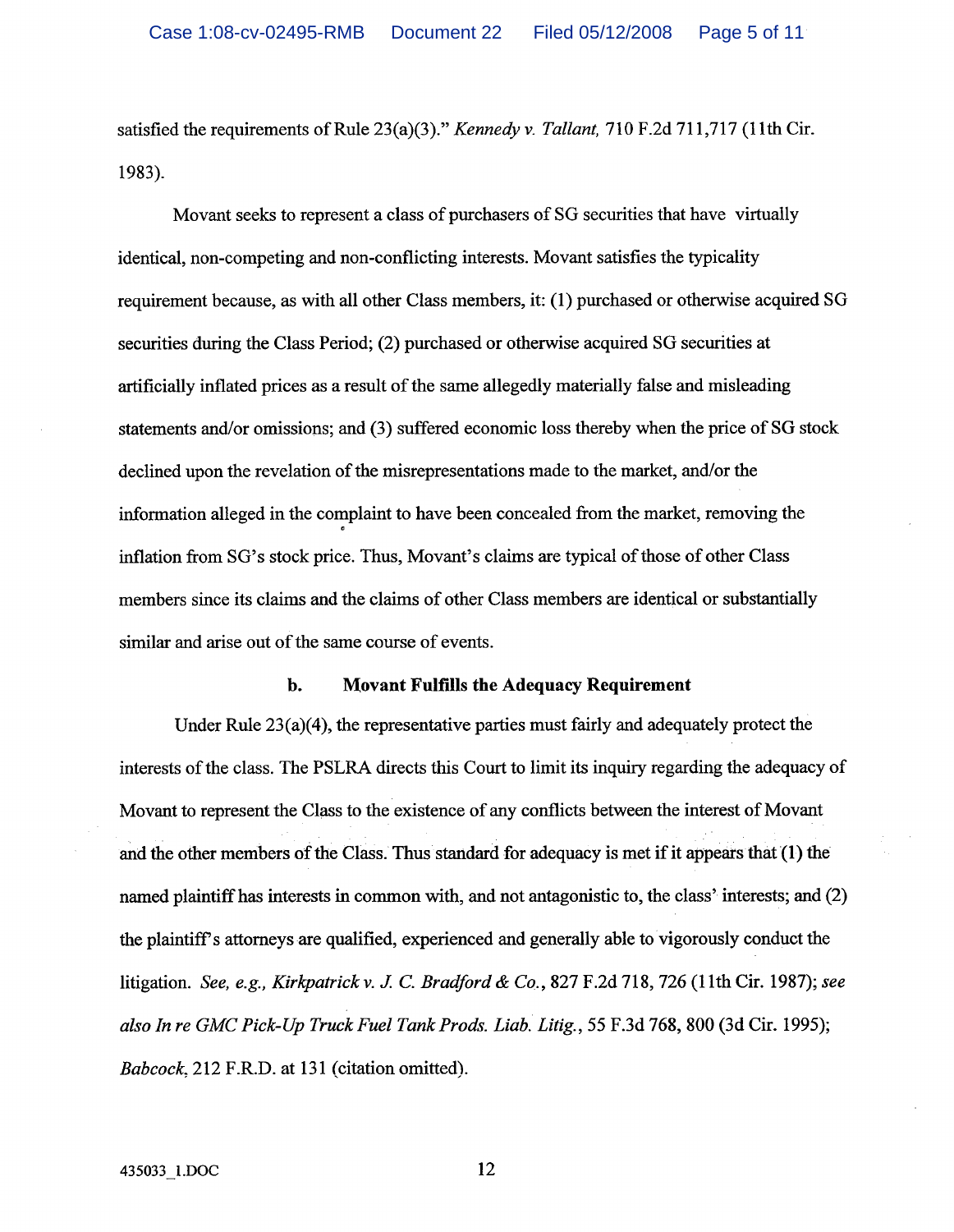As detailed above, Movant is an adequate representative of the Class because it shares common questions of law and fact with the members of the Class and its claims are typical of the claims of other Class members. As evidenced by the injury suffered by Movant, who acquired 105,360 shares of SG stock during the Class Period at prices artificially inflated by defendants' materially false and misleading statements and/or omissions, the interests of Movant are clearly aligned with the interests of the members of the Class, and there is no evidence of any antagonism between Movant's interests and those of the other members of the Class.

Further, Movant has already taken significant steps demonstrating that it has protected and will continue to protect the interests of the Class: it executed a Certification detailing its Class Period transactions and expressing its willingness to serve as Lead Plaintiff; it moved this Court to be appointed as Lead Plaintiff in this action; and it retained competent and experienced counsel who, as shown below, will be able to vigorously conduct this complex litigation in a professional and efficient manner. See generally Lax, 1997 U.S. Dist. LEXIS 11866, at \*21-25.

### $\ddot{a}$ . The New Jersey Funds Group Is An Institutional Investor With The **Largest Financial Interest In The Relief Sought**

The New Jersey Funds Group is a classic example of the sort of Lead Plaintiff envisioned by Congress in its enactment of the PSLRA -- a sophisticated institutional investor with a real financial interest in the litigation. See H.R. Conf. Rep. No. 104-369, at 34 (1995), reprinted in 1995 U.S.C.C.A.N. 730, 733 (explaining that "increasing the role of institutional investors in class actions will ultimately benefit shareholders and assist the courts by improving the quality of representation in securities class actions").

The legislative history of the PSLRA demonstrates that it was intended to encourage institutional investors, such as the New Jersey Funds Group, to serve as lead plaintiff. The explanatory report accompanying the PSLRA's enactment specifically states that: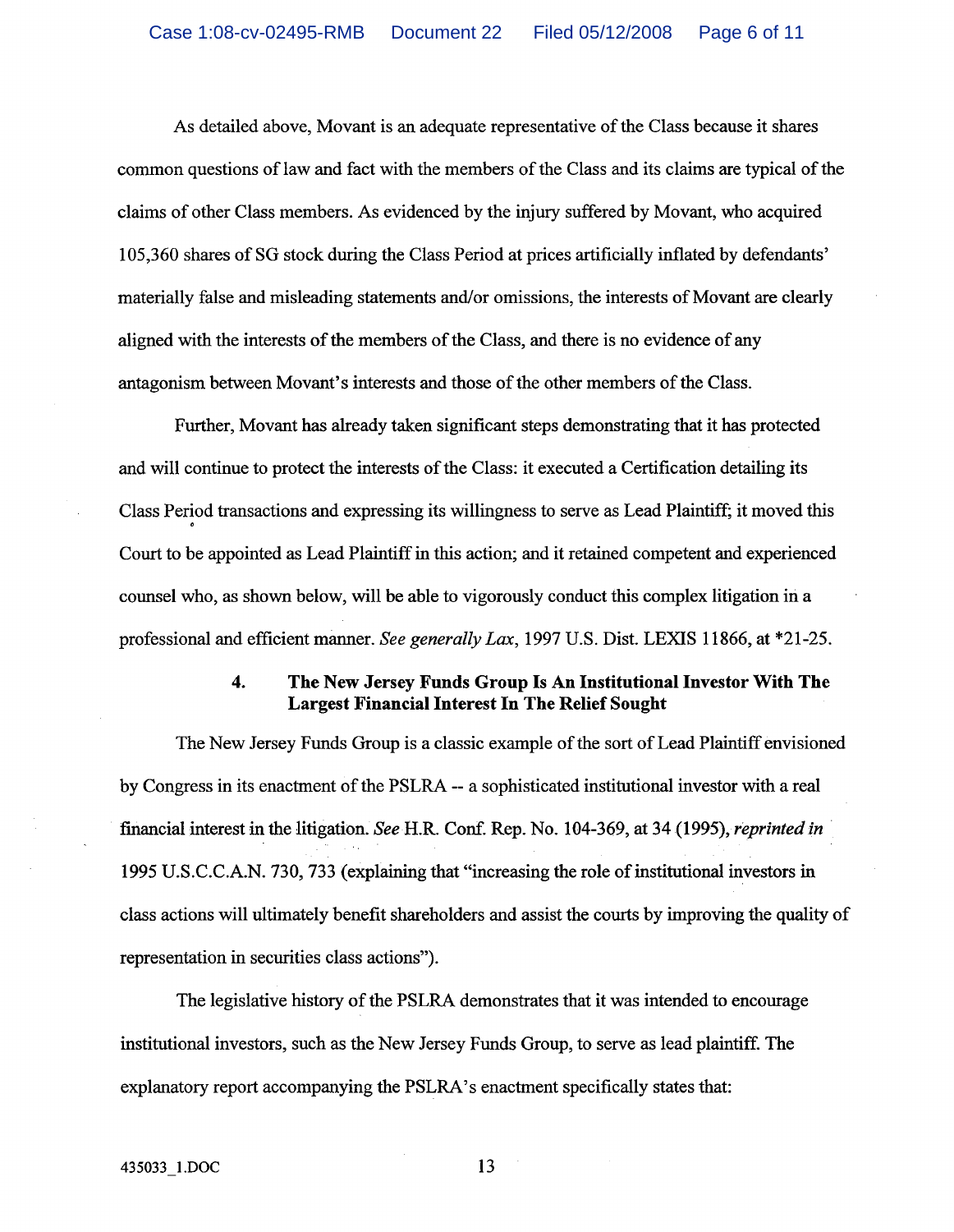The Conference Committee seeks to increase the likelihood that institutional investors will serve as lead plaintiffs by requiring courts to presume that the member of the purported class with the largest financial stake in the relief sought is the "most adequate plaintiff."

The Conference Committee believes that . . . in many cases the beneficiaries of pension funds - small investors - ultimately have the greatest stake in the outcome of the lawsuit. Cumulatively, these small investors represent a single large investor interest. Institutional investors and other class members with large amounts at stake will represent the interests of the plaintiff class more effectively than class members with small amounts at stake.

H.R. Conf. Rep. No. 104-369, at 34 (1995), reprinted in, 1995 U.S.C.C.A.N. 730, 733.

Courts around the country have noted a Congressional preference to appoint institutional investors. See, e.g., In re Faro Techs. Sec. Litig., No. 6:05-CV-1810-ORL-22 (DAB), 2006 U.S. Dist. LEXIS 235007, at \*8-9 (M.D. Fla. Apr. 26, 2006) (favoring proposed institutional investor lead plaintiff); Burke v. Ruttenberg, 102 F. Supp. 2d 1280, 1331 (N.D. Ala. 2000) (noting aim of PSLRA was to encourage institutional investors to control securities class actions); Gluck v. CellStar Corp., 976 F. Supp. 542, 548 (N.D. Tex. 1997) ("through the PSLRA, Congress has unequivocally expressed its preference for securities fraud litigation to be directed by large institutional investors"); Schulman v. Lumenis, Ltd., No. 02 Civ. 1989 (DAB), 2003 U.S. Dist. LEXIS 10348, at \*9-10 (S.D.N.Y. June 17, 2003) (one purpose behind the PSLRA is "to ensure that 'parties with significant holdings in issuers, whose interests are more strongly aligned with the class of shareholders, will participate in the litigation and exercise control over the selection and actions of plaintiff's counsel'") (citation omitted). "Congress believed that this could best be achieved by encouraging institutional investors to serve as lead plaintiffs." Id. at \*10. See also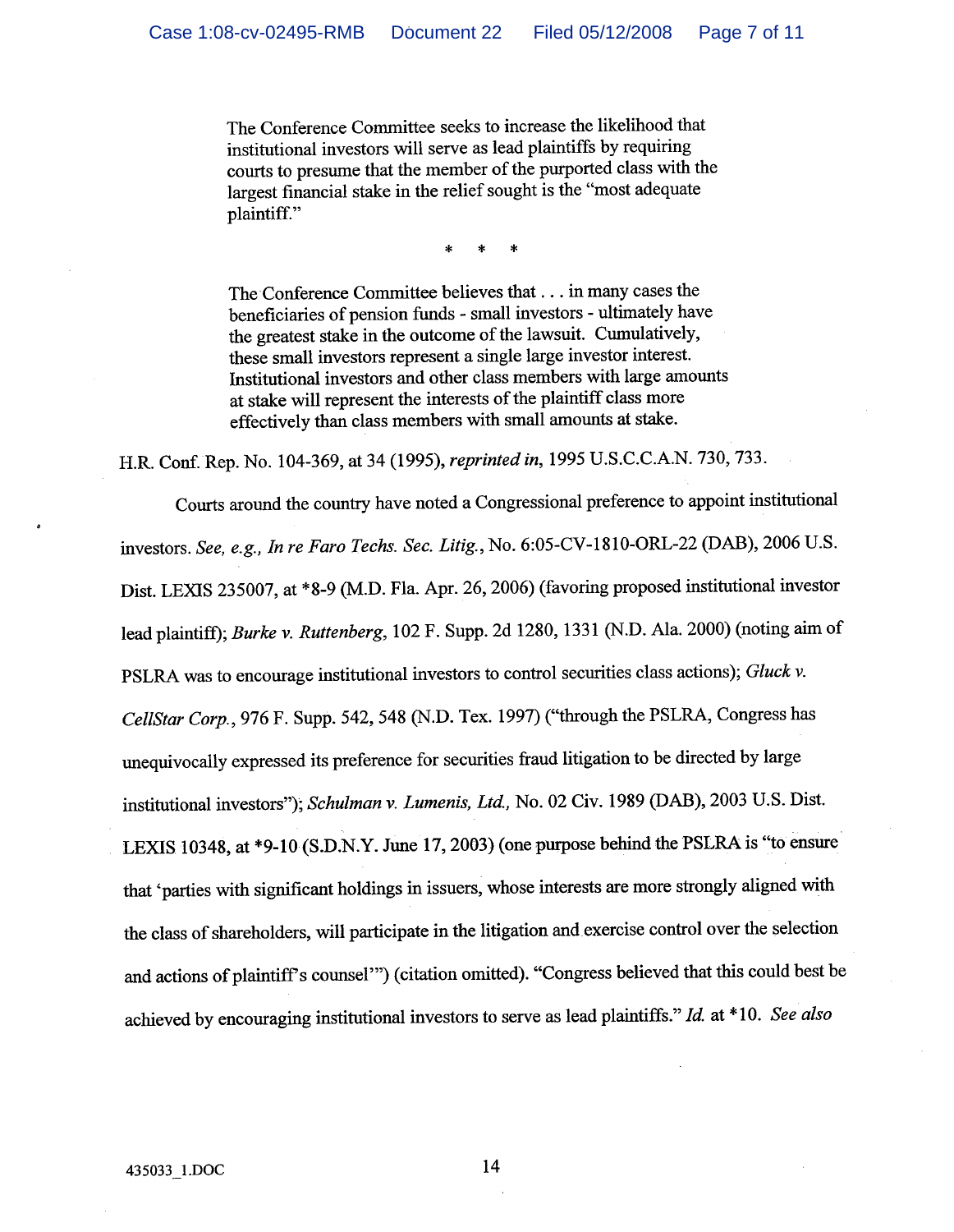In re Cendant Corp. Litig., 264 F.3d at 244 (Congress "anticipated and intended that [institutional investors] would serve as lead plaintiffs.")<sup>6</sup>

Indeed, Congress deemed institutional investors "presumptively most adequate to serve as lead plaintiffs in securities class actions." Greebel, 939 F. Supp. at 63. Furthermore, Congress believed that "increasing the role of institutional investors in class actions would ultimately benefit shareholders and assist courts by improving the quality of representation in securities class action." In re Baan Co. Sec. Litig., 186 F.R.D. 214, 221 (D.D.C. 1999); Ravens v. Iftikar, 174 F.R.D. 651, 661 (N.D. Cal. 1997) (stating that Congress wanted to encourage large, sophisticated institutional investors to direct securities class actions, thereby supplanting the prior regime of "figurehead plaintiffs who exercise no meaningful supervision of litigation"). Congress reasoned that the empowerment of institutional investors would result in the appointment of lead plaintiffs that can best prosecute the claims and are best able to negotiate with and oversee counsel. See In re Razorfish Inc. Sec. Litig., 143 F. Supp. 2d 304, 309 (S.D.N.Y. 2001) (stating that Congress intended that "institutional plaintiffs with expertise in the securities market and real financial interests in the integrity of the market would control the litigation . . . ."); Gluck, 976 F. Supp. at 548 ("The legislative history of the Reform Act is replete with statements of Congress' desire to put control of such litigation in the hands of large, institutional investors").

 $6$  See also Bowman v. Legato Sys., Inc., 195 F.R.D. 655, 657 (N.D. Cal. 2000) (institutional investors are "exactly the type of lead plaintiff envisioned by Congress when it instituted the [PSLRA] lead plaintiff requirements . . ."); In re Network Assocs. Sec. Litig., 76 F. Supp. 2d 1017, 1020 (N.D. Cal. 1999) ("Congress expected that the lead plaintiff would normally be an institutional investor . . . .").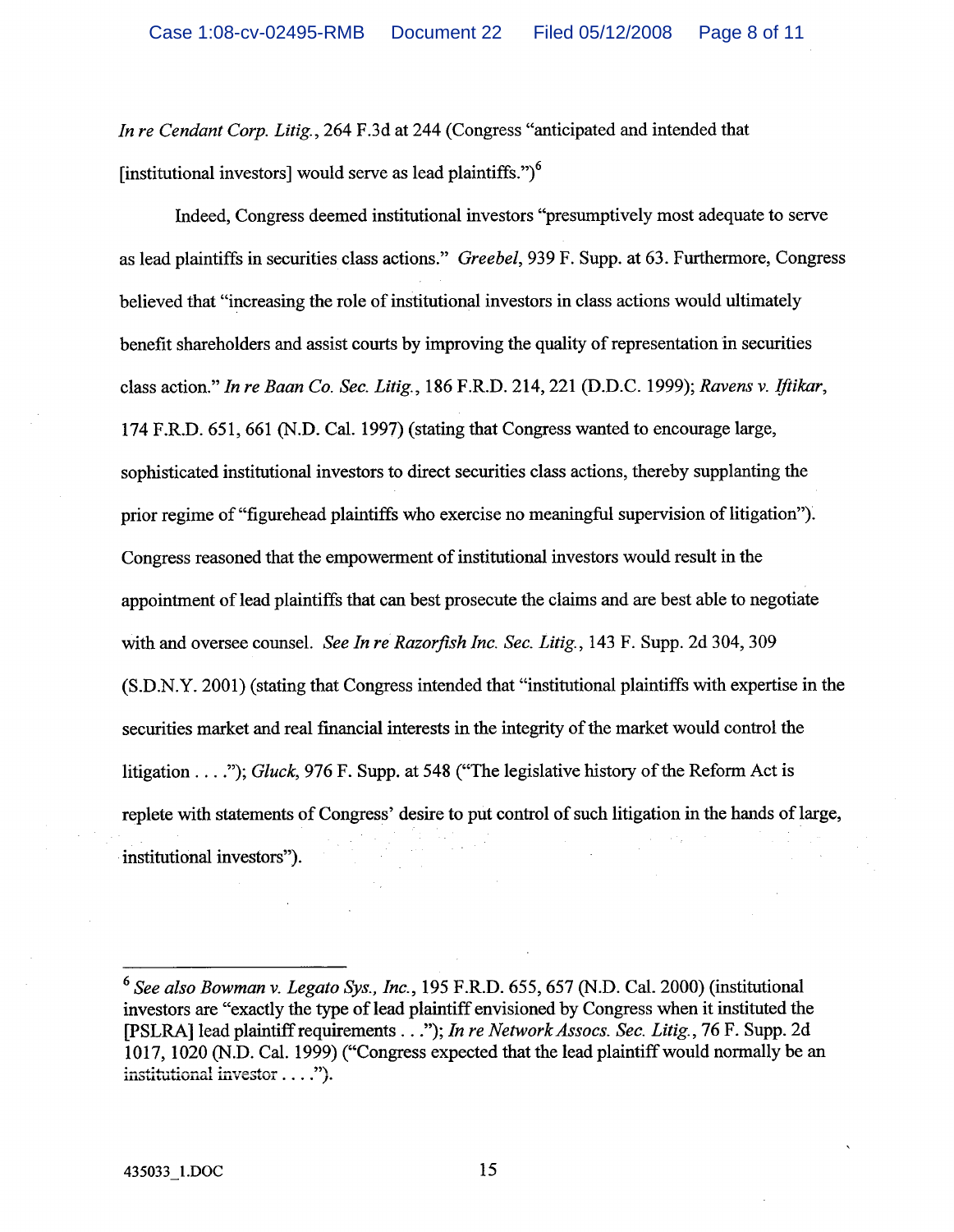This presumption is rooted in Congress' belief that "increasing the role of institutional investors in class actions will ultimately benefit the class and assist the courts." S. Rep. No. 10498, at 11 (1995). In reaching this conclusion, Congress reasoned that:

> Institutions' large stakes give them an incentive to monitor, and institutions have or readily could develop the expertise necessary to assess whether plaintiffs' attorneys are acting as faithful champions for the plaintiff class.

Elliot J. Weiss & John S. Beckerman, Let The Money Do The Monitoring: How Institutional Investors Can Reduce Agency Costs In Securities Class Actions, 104 Yale L.J. 2053, 2095 (1995) ("Weiss & Beckerman"). See also S. Rep. No. 104-98, at 11 n.32 (noting that Weiss & Beckerman provided "the basis for the most adequate plaintiff provision").

The New Jersey Funds Group is ideally suited for the lead plaintiff role. The New Jersey Funds Group has purchased more than 105,360 SG ADRs and experienced approximately \$1,409,263 in losses during the Class Period. As a large institutional investor with significant resources dedicated to overseeing and supervising the prosecution of the litigation, the New Jersey Funds Group will be able to actively represent the class and "drive the litigation" to ensure that the Class obtains the best recovery possible. See Gluck, 976 F. Supp. at 549 (citation omitted).

Movant has the largest known financial interest, which gives it "an incentive to prosecute the case vigorously." Ferrari v. Gisch, 225 F.R.D. 599, 607 (C.D. Cal. 2004). Accordingly, Movant, in addition to having the largest financial interest, also *prima facie* satisfies the typicality (Rule  $23(a)(3)$ ) and adequacy (Rule  $23(a)(4)$ ) requirements of Rule 23 of the Federal Rules of Civil Procedure and, therefore, satisfy all elements of the Exchange Act's prerequisites for appointment as Lead Plaintiff in this action pursuant to 15 U.S.C.  $\S$  78u-4(a)(3)(B)(iii).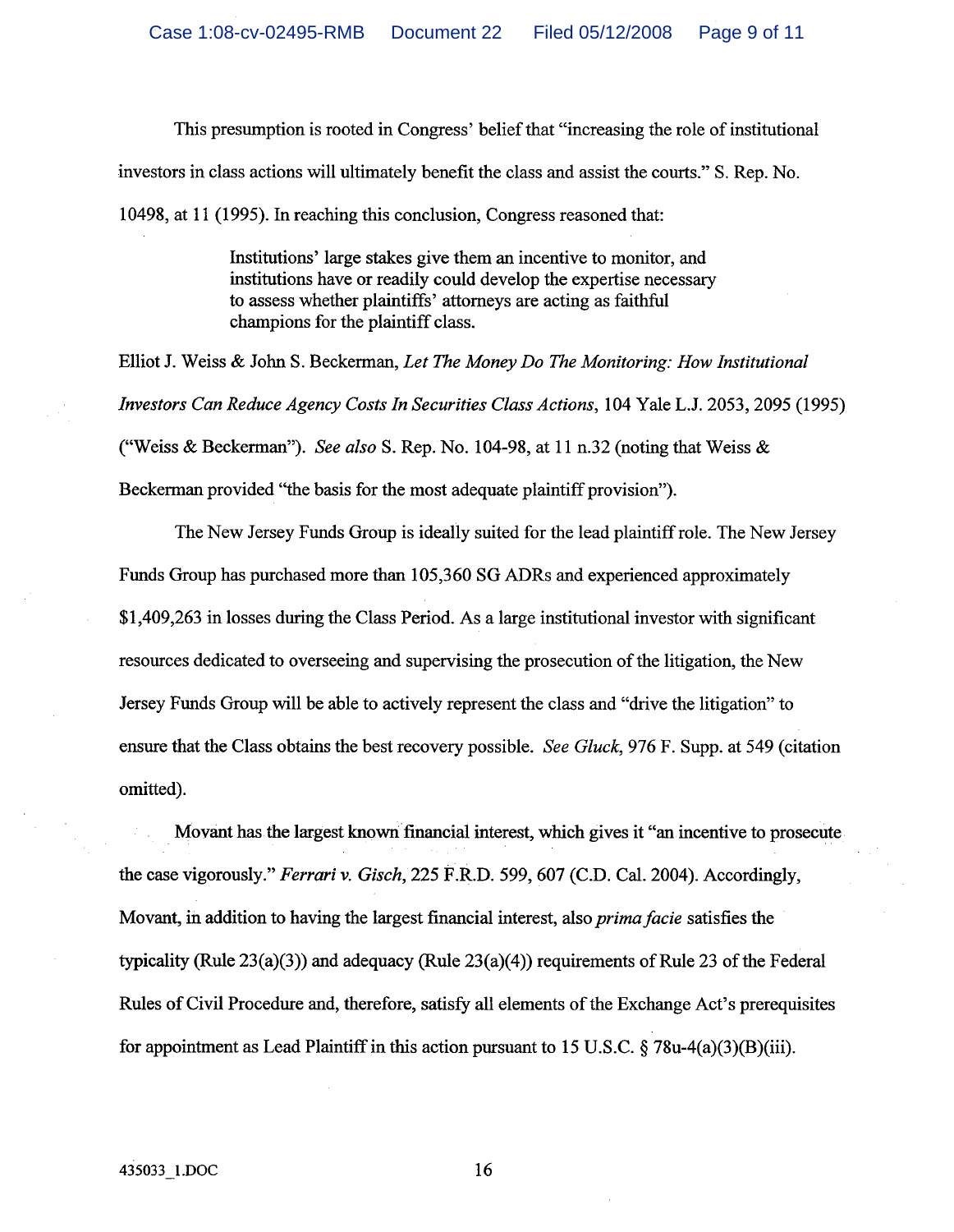### THE COURT SHOULD APPROVE MOVANT'S CHOICE OF CO-LEAD III. **COUNSEL**

Movant's choice of Co-Lead Counsel satisfies the requirements of the PSLRA. Pursuant to 15 U.S.C  $\frac{2}{3}$  78u-4(a)(3)(B)(v), the Lead Plaintiff shall, subject to Court approval, select and retain counsel to represent the Class. The Court should not disturb the Lead Plaintiffs choice of counsel unless it is necessary to "protect the interests of the class." 15 U.S.C. § 78u-4(a)(3)(B)(iii)(II)(aa). See also In re Cavanaugh, 306 F.3d 726. Movant has selected and retained Milberg<sup>7</sup> and Gardy & Notis to serve as Co-Lead Counsel for the Class. Milberg and Gardy & Notis both possess extensive experience litigating securities class actions and have both successfully prosecuted numerous securities class actions on behalf of injured investors. See Bronson Decl., Exs. D and E. Thus, the Court may be assured that by approving the New Jersey Fund's Group choice of lead counsel, the class will receive the highest caliber of legal representation.

### **CONCLUSION**

For the reasons stated above, Movant satisfies the requirements of the PSLRA and is the most adequate plaintiff in this action, and should be appointed Lead Plaintiff pursuant to 15 U.S.C.  $\S$  78u-4(a)(3)(B). As the most adequate plaintiff, Movant respectfully requests that the Court: (1) consolidate the related actions; (2) appoint Movant as Lead Plaintiff pursuant to the PSLRA: (3) approve Movant's selection of Milberg and Gardy & Notis as Co-Lead Counsel in this action and in any subsequently filed and/or related cases; and (4) grant such other and further relief as the Court may deem just and proper.

 $<sup>7</sup>$  Movant has been advised that Milberg, and three former named partners (who are no longer</sup> with the firm) were indicted, the nature of the charges, and the status of those proceedings.